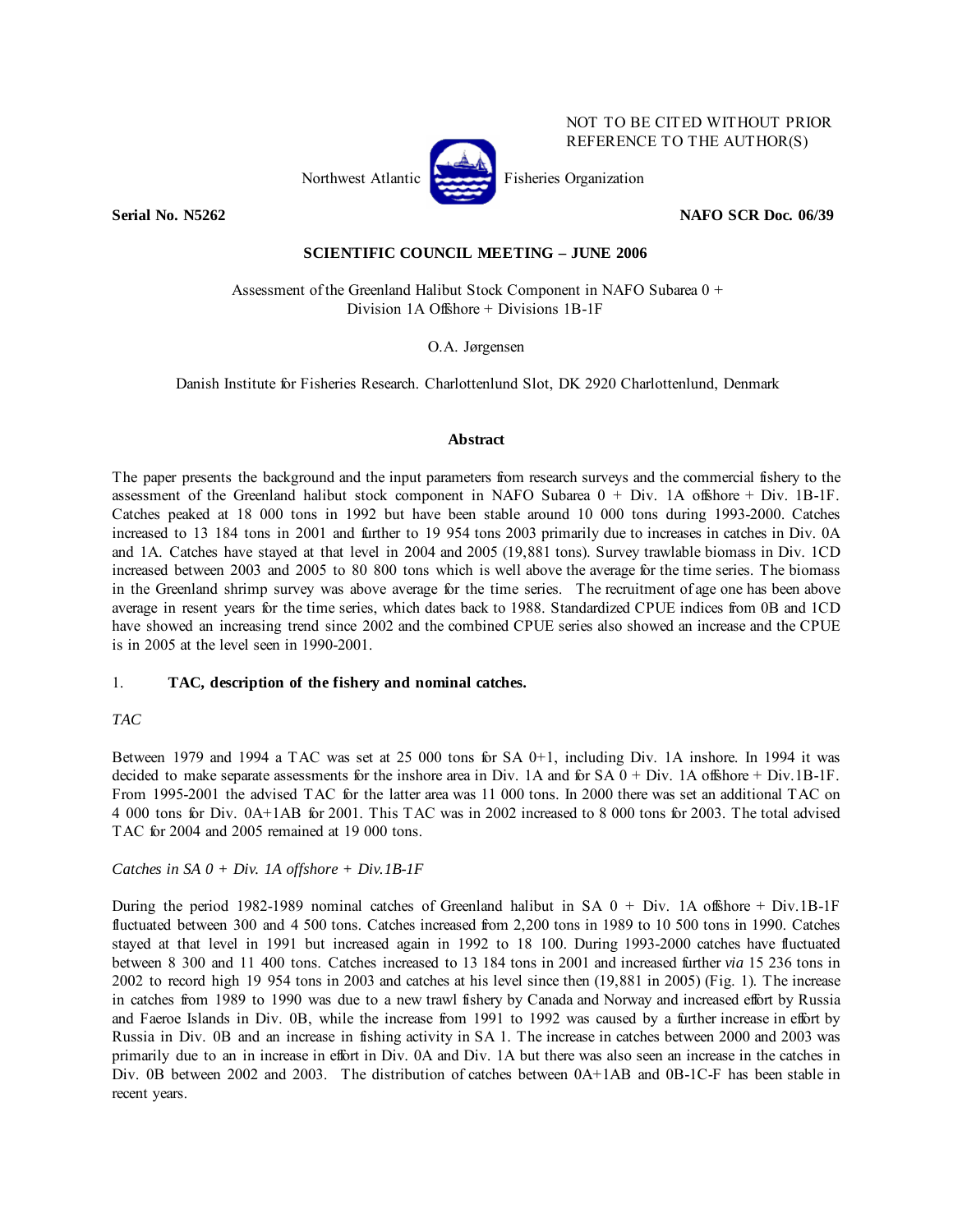*Catches in SA 0* 

 In 1983 annual catches in SA 0 were about 4 500 tons. Catches then dropped to a level of 1 000 tons or lower, where they remained until they increased from 907 tons in 1989 to 9 498 tons in 1990. Catches decreased in 1991 to 8,606 tons, to increase again in 1992 to 12 358 tons. Catches then decreased gradually to 3,233 tons in 1995 and fluctuated between 4 000 and 5 300 tons between 1996 and 2000. Until 2000 almost all catches in SA 0 were taken in Div. 0B. In 2001 a commercial fishery started in Div. 0A. Catches in SA 0 increased to 7 662 tons in 2001 and further to 10 355 tons in 2003, dropped slightly in 2004 to 9 367 tons to increase again to 10 134 tons in 2005 (Table 1).

The increase in catches seen since 2000 was mainly due to an increased effort in Div. 0A where catches increased from a level about 300 ton, where they have stayed since 1996, to 2 628 tons in 2001 and further to 4 278 tons in 2003. Catches in Div. 0A dropped to 3 740 tons in 2004, but increased again to 4 268 tons in 2005

The catches in Div. 0A in 2005 were mainly taken by trawl and twin trawl, while 1 118 tons was taken by gill net. The long lines fishery in the area has apparently stopped. The fishery was prosecuted by Canadian vessels.

Catches in Div. 0B 2005 amounted to 5 866 tons which is at the level seen in recent years. The 2005 catch figure excludes 9 tons taken inshore in Cumberland Sound on longlines. Offshore, longliners took 631 tons and gillnetters 1 681 tons while single- and double trawlers took 3 554 tons. All catches were taken by Canadian vessels.

#### *Catches in SA1*

The catches in Subarea 1 (Div. offshore 1A Div. + 1B-1F) were below 1 600 tons during 1982-1990. In 1991 catches increased to 2 376 tons and were around 5 500 tons in the period 1992-1994, but decreased to 4 500- 5 300 in the period 1995-2000. Catches increased from 5 522 in 2001 further to 7 368 tons in 2002 and 9 598 tons in 2003 and stayed at level in 2004 and 2005 (9 747 tons). Almost all catches have been taken offshore (Table 2). The inshore catches in 2005 in Div. 1B-1F amounted to 250 tons.

Catches in Div. 1AB (mainly in Div. 1A) increased gradually from 573 tons in 2001 to 4 153 tons in 2004, but decreased slightly in 2005 to 3 989 tons including 2 tons taken inshore in Div. 1B. All offshore catches in Div. 1AB were taken by trawlers from Faeroe Islands, Russia (SCS Doc. 06/7), and Greenland (SCS Doc. 06/13).

Catches in Div 1CD amounted to 5 578 tons, the same as in 2004. Catches were taken by vessels from Greenland (SCS Doc. 06/xx), Norway, EU/Germany, Russia (SCS Doc. 06/7) and Faeroe Islands. Almost all catches off shore were taken by trawl except 237 tons taken by longlines. 248 tons were taken inshore in Div. 1C-1F, mainly by gill net.

#### 2. **Input data**

#### 2.1. **Research trawl survey**

#### *Div. 1C-1D GHL-survey*

Since 1997 Greenland has conducted stratified random bottom trawl surveys in September-October for Greenland halibut in NAFO Div. 1C-D at depth between 400 and 1 500 m. In 2005 in total 61 hauls were made (SCR Doc. 06/27). The biomass and abundance Greenland halibut in Div. 1C-D was estimated at 80 865.4 tons and 73.001\*10<sup>6</sup> individuals compared to 75,869 tons and 74.859\*10<sup>6</sup> in 2004. The mean catch per km<sup>2</sup> swept increased from 1.48 tons in 2004 to 1.54 tons in 2005. Both the biomass and the abundance was above average for the time series. The highest densities were found at 1 000-1 200 m in Div. 1C and 1 000-1 500 m in Div. 1D. The overall length distribution in Div. 1C-D was dominated by a mode at 48 cm and the age distribution was dominated by a mode at age 7.

#### *Greenland shrimp-survey*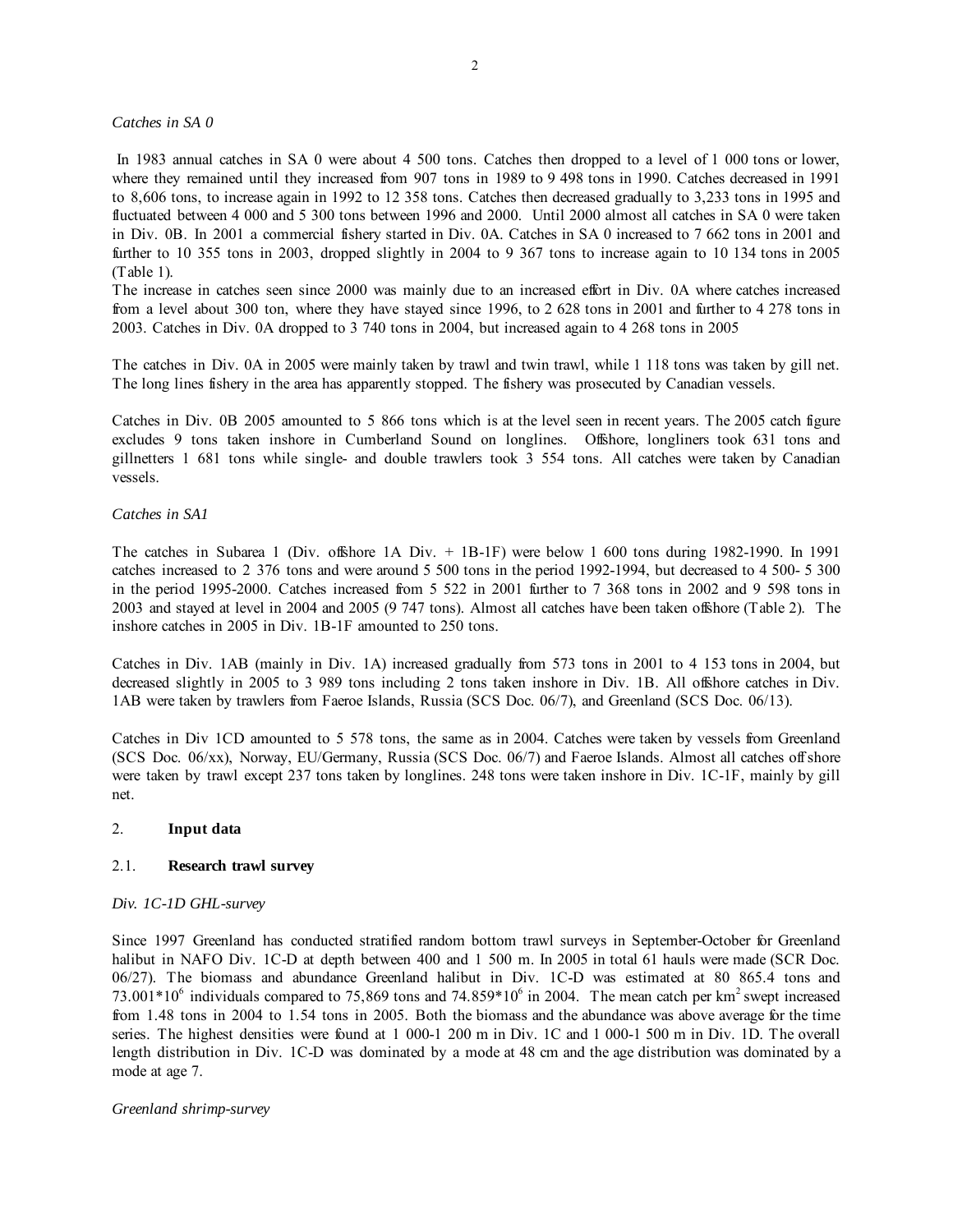Since 1988 annual trawl surveys with a shrimp trawl have been conducted off West Greenland in July-September. The survey covers the area between 59°N and 72°30'N (Div. 1A-1F), from the 3-mile limit to the 600-m depth contour line. The survey area was restratificated in 2004 based on better information about depths and all biomass and abundance indices have been recalculated. The recalculation did not change the trends in the development of the different stocks. Estimated total trawlable biomass of Greenland halibut in the offshore areas (- Disko Bay) has fluctuated between 9 258 and 31 100 tons during 1992-2004. In 2005 the biomass was estimated as 23 634 tons which is a decrease compared to record high 31 100 tons in, but the 2005 estimate is still the second largest on record. The abundance was estimated at 267 mill. in 2005, close to 269 mill estimated in 2004. The highest abundance was seen in Div. 1AN (north of 70°N). As in recent years most of the abundance was comprised of oneyear-old fish, but there were more older fish in the catches compared to previous years (SCR Doc. 06/28).

In the inshore Disko Bay the biomass was estimated at 14 859 tons compared to record high 28 229 tons estimated in 2004. The 2005 estimate is the third largest on record. The abundance was estimated at  $140 * 10<sup>6</sup>$ , which is the lowest seen since 1999 There was a relatively higher proportion of two- and three-year-old fish in the catches compared to previous years.

The biomass in the nursery area (1AS and 1B) was estimated at 13 925 in 2005 compared to 14 981 tons in 2004. The abundance was estimated at 158 mill. in 2005 compared to 107 mill. in 2004.

#### *Recruitment*

A recruitment index was provided from the Greenland shrimp trawl survey. By means of the Petersen-method ages 1, 2 and 3+ were separated in the survey catches.The number of one-year-old fish in the total survey area including Disko Bay increased gradually from 1996 to a peak of 500 million in 2001. The number of one-year old fish was in 2005 298 million, which is above average and close to the 314 million estimated in 2004 (Fig. 2).

Further, a recruitment index was provided from the off shore nursery area in Div. 1AS-1B. Catches were standardized as catch in number per hour as described in Bech (1995). Data were plotted by year-classes to visualize the relative year-class strength and development in relative abundance (Fig. 3). In recent years the allocation of stations in the shrimp trawl survey has been changed in order to minimize the variance in the estimation of biomass and abundance of shrimp. To minimize the effect of that the CPUE index has been recalculated using stations >300 m only. This generally increases the mean number per tow but not the trend in the index.

The recruitment index has been declining since the relatively large 1991 year-class, but the recruitment has been above the level in the 1980s. The recruitment increased again with the 1995 year-class, which was the largest on record. The 1996 year-class seemed to be small but the recruitment has increased gradually until the 2000 yearclass. Since then the recruitment has been around average, which also applied to the 2004 year-class (522 fish per hour, average 1987-2003 year-class: 518). In Disko Bay the recruitment have been good in recent years although the recruitment has been decreasing in latest couple of years. The 2004 year-class was, however, also above average.

#### *SSB/Recruitment*

The relation between the spawning stock in numbers (age  $10+$ ) in Div. 1CD estimated from the joint Japan/Greenland survey and the Greenland halibut survey and recruitment, given as the number of fish age 1 in the total survey area, estimated from the Greenland shrimp trawl survey, is shown in Fig. 4. The over all recruitment of the 2004 year-class was well above average. Note that there was no survey in 1996.

#### 2.2. **Biological studies**

# **Maturity of Greenland halibut in Subarea 0** (SCR 06/5).

Information on maturity of Greenland halibut from Subarea 0 is lacking. However, maturity data was collected on surveys conducted in the area between 1999 and 2004. This study examined maturity data and produced estimates of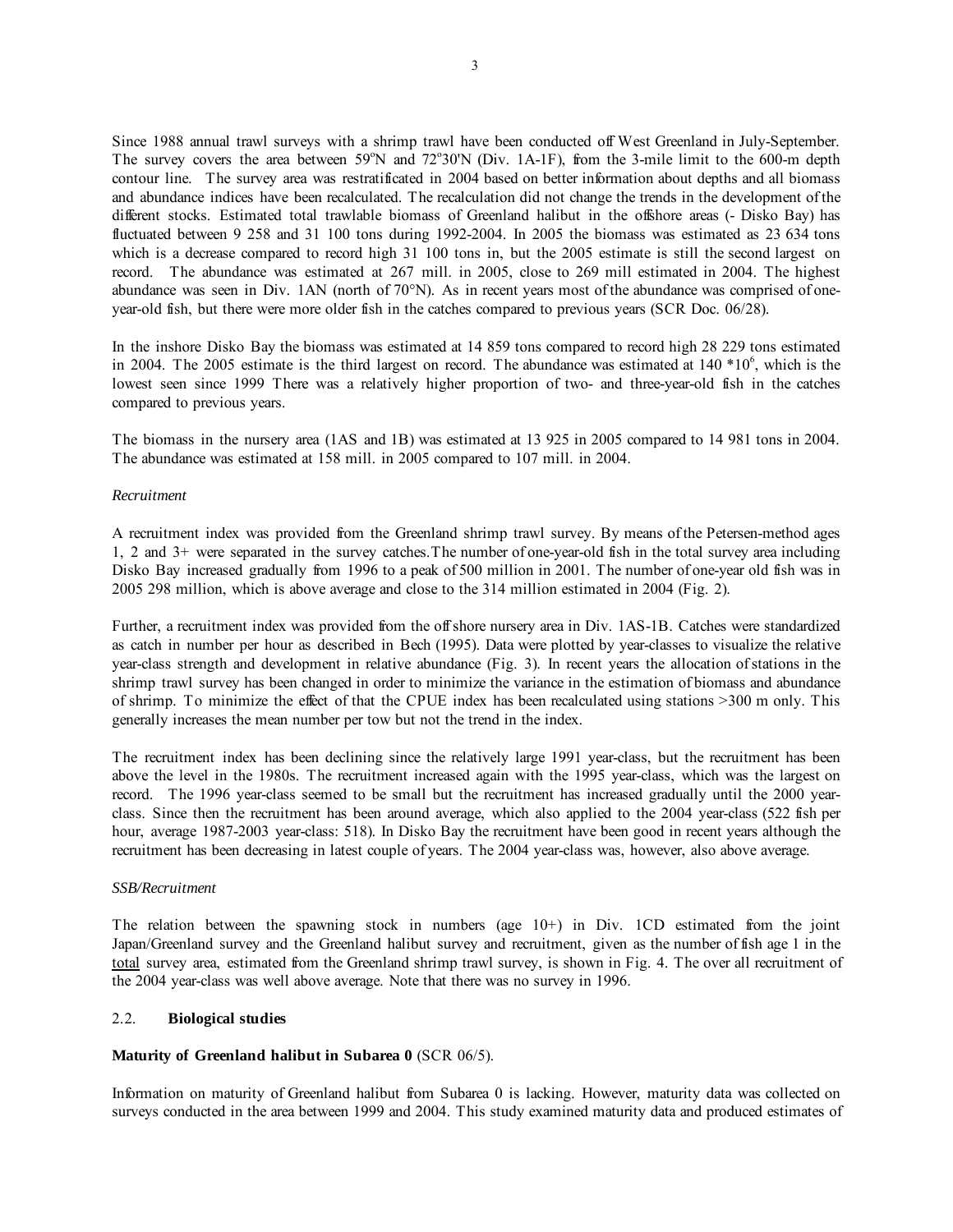proportion mature at length for males and females for Div. 0A and 0B. *L50* was higher in Div. 0A than in Div. 0B for both males and females. There was significant interannual variation in maturity at length for both sexes. The larger size at maturity in Div. 0A than in Div. 0B is consistent with a migration of fish to Div. 0B to spawn as they become adults, but could also be due to a prolonged adolescence or a multi-year maturation cycle caused by limitations on somatic growth in the colder environment found in Div. 0A.

Length at maturity and stomach contend of Greenland halibut in Div. 1D (SCR Doc. 06/15).

The  $L_{50}$  was estimated to 44 cm (age 6) for males and 62 cm (age 9) for females in Division 1D in the Russian trawl fishery. In total 2274 stomachs of which 352 contained food, were sampled from the Russian trawl fishery in Div. 1D. The diet of Greenland halibut consisted mainly of squids (70.7%) and shrimps (3.9%) but a number of fish species were also observed.

# 2.3. **Commercial fishery data**

# *Length distribution*

*SA 0* 

Length distributions were available from the single trawl, twin trawl and gill net fishery in Div. 0A and from gill net and single and twin trawl combined in Div. 0B.

In Div. 0A the length frequencies in the trawl fishery showed modes at 46-48 cm and 48-50 cm for single and twin trawl, respectively. Modes around 48-50 cm were also seen in the previous years. The catches in the gill net fishery was dominated by fish between 50 and 70 cm as in previous years and showed a mode at 54-56 cm (Fig. 5).

The length distribution in the trawl fishery (single and twin trawl combined) in Div. 0B was dominated by a mode around 46 cm, where it has been at 48 cm in previous years in the single trawl fishery. The length distribution for gillnet fixed gears combined showed a mode at 64 cm.

# *SA1*

Length frequencies were available from the Russian trawl fishery in Div. 1D (SCS Doc. 06/15) and from the Norwegian trawl and longline fishery in Div. 1D.

The catch composition in the Russian and Norwegian trawl fishery in Div. 1D showed modes at 48 and 50 cm respectively (Fig. 6), while the catches in the small Norwegian longline fishery was dominated by fish between 50 and 80 cm. (Fig. 6).

# *Age distribution*

Catch at age was available from the Russian trawl fishery in Div. 1D. Ages 6 and 7 dominated the catches (Fig. 7).

The Norwegian trawl length frequencies in Div. was converted to age frequency using an age length key sampled during the Greenland deep sea survey in Div. 1CD. The catches were dominated by fish age 6 to 8 (Fig. 7).

Norwegian longline length frequencies were converted to age frequencies using a Russian age-length key (SCS Doc. 06/7). The catches were dominated by ages 8 to 14 (Fig. 8)

No catch-at-age information was available from SA0 and the catch-at-age and mean-weight-at-age, in Tables 3 and 4, respectively, has not been updated.

*Catch rate*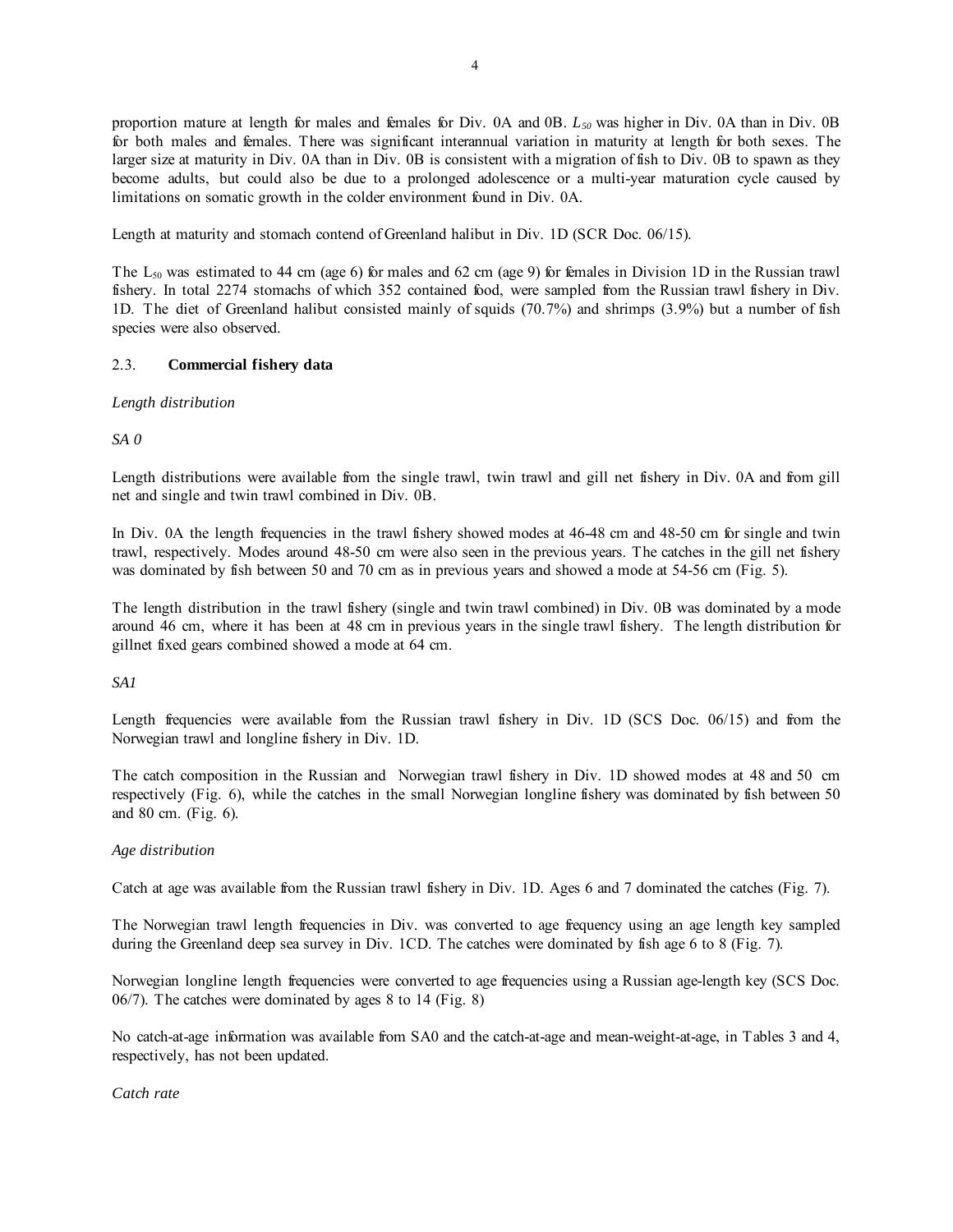Unstandardized catch rates were available from the Greenland trawl fishery in Div. 1A and 1D (SCS Doc. 06/13) and the Russian trawl fishery in Div. 1ABD (SCR Doc. 06/15). Further, catch rates were available from logbooks submitted to the Greenland authorities *Div.1AB* 

Unstandardized catch rates from Greenland twin trawlers were stable in Div. 1A between 2001 and 2002 (1.09 ton/hr) but decreased to 0.87 ton/hour in 2003 to increase again in 2004 to 0.95 ton/hr and further to 1.11 tons per hour in 2005. The Russian catch rates (Div. 1.AB and small and large trawlers combined (SCR Doc. 06/15)) were stable between 2004 and 2005 and the Faroese catch decreased from 0.87 ton/hr in 2004 to 0.55 ton/hr in 2005. This is however above the level in 2001-2003 (Fig. 9).

# *1CD*

The unstandraized catch rates from the Greenland fishery in Div. 1CD decreased from 0.87 to 0.75 ton/hr between 2002 and 2003 but increased again in 2004 to 0.78 ton/hr and further to 0.99 ton/hr in 2005. Catch rates from the Norwegian, Russian (SCR Doc. 06/15) and Faroese fleets fishing in Div. 1CD also showed an increase between 2004 and 2005 (Fig. 10).

The standardized CPUE series from trawlers in Div. 0B was updated. The index decreased gradually from 1995 to 2002, but has been increasing since then and is now at the same level as in the early 1990s (Appendix 1) (Fig. 11a).

Standardized catch rate series, based on logbook data from the Greenland authorities and data from the EU-German trawl fishery (SCS Doc. 05/9), were available for the offshore trawl fishery in Div. 1CD for the period 1988-2005. The logbooks included represented 72.4% of the trawl catches in Div.1 CD in 2005.

The standardized catch rates in Div. 1CD dropped gradually from 1989-1996 but has been stable since then with an increasing trend and the catch rates also increased slightly between 2004 and 2005 (Fig. 11 b) (Appendix 2).

The combined (Div. 0B+1CD) standardized CPUE series has been stable in the period 1990-2001, dropped somewhat in 2002 but has increased again since then, and is in 2005 at the level seen in 1990-2001 (Appendix 3) (Fig. 11c).

Due to the frequency of fleet changes in the fishery in both SA0 and SA1 and change in fishing grounds in Div. 0A and 1A, both the unstandardized and the standardized indices of CPUE should, however, be interpreted with caution.

#### 3. **Assessment**

# 3.1. **Yield per Recruit Analysis**

The level of total mortality has in 1994-1996 been estimated by means of catch-curves using data from the offshore longline fishery in Div. 1D. Z was estimated from regression on age 15-21. A relative F-at-age was derived from the catch curve analysis, where the trawl, longline and gillnet catches were weighed and scaled to the estimated stock composition. In all three years STACFIS considered that the estimation of Z was based on too limited samples and represented too small a part of the fishery and that the outcome of the catch curve analysis was too uncertain to be used in the yield per recruit analysis. Age frequencies were available from the longline fishery in Div. 1D 2005 fishery, but the catches only represented about 1 % of the total catches in the assessment area, hence no catch-curve analysis were made made.

# 3.2. **XSA**

# *Extended Survivors Analysis*

An XSA has been run unsuccessful several times during the 1990s, using a survey series covering 1987-1995 as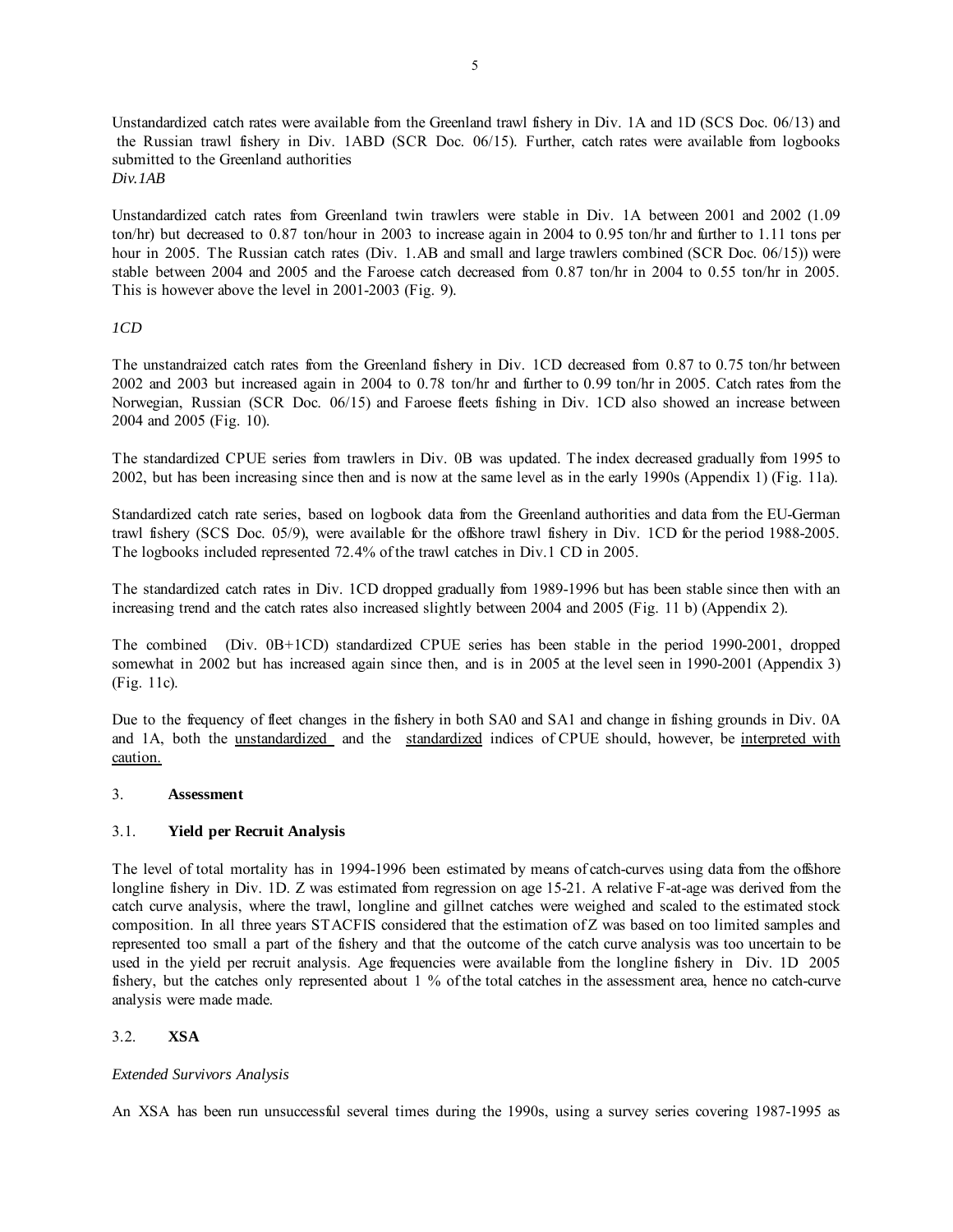tuning. STAFIS considered the XSA's unsuitable for an analytic assessment due to high log-catchability residuals and S.E.'s and systematic shift in the residuals by year. Further, a retrospective plot of *Fbar* showed poor convergence. In 1999 the XSA analyses was rerun including the latest two years surveys (1997-1998, new vessel and gear) but the outcome of the analysis did not improve.

An XSA analysis was run using the stock data for SA  $0+1$ , calibrated with trawl survey data (age 5-15) from the Greenland Deep sea surveys (1997-2001) in Div. 1CD. The assessment results are considered to be provisional due to problems with the catch-at-age data and the short time series, the assessment is, however, considered to reflect the dynamics in the stock. The rate of exploitation has been relative stable in recent years between 0.2-0.3 (*Fbar* 7-13). The input parameters to the analysis and the outcome of the analysis is given in (SCR Doc. 02/68)

The XSA was run again in 2003 year with the 2002 survey and catch data and updated catch data from 2001 (very small changes). The assessment results are considered to be provisional due to problems with the catch-at-age data and the short time series. The assessment is, however, considered to some extend to reflect the dynamics in the stock. The rate of exploitation has been relative stable in recent years between 0.2-0.3 (*Fbar* 7-13). The summary of the XSA is given in SCR Doc. 03/54.

The XSA was not run this year as no catch-at-age data were available for 2003-2005.

#### 3.3. **Spawning stock/recruitment relations**

A spawning stock/recruitment plot based on the available observations from the joint Japan/Greenland survey and the Greenland survey is shown in Fig. 4. No further analysis of spawning stock recruitment relationships have been made due to few observations distributed on two different surveys, poor estimate of spawning stock biomass (survey trawl only take a very small proportion of the mature fish, the survey covers only a restricted part of the area covered by the assessment, and knife edge maturity ogive was applied). Further, the age of the recruits is relatively poor estimated (the Petersen method).

# 3.4 **ASPIC**

ASPIC was run in 1999 with standardized CPUE data and a biomass index as inputs. Three CPUE series were available, one series covering Div. 0B during the period 1990-1998, one covering Div. 1CD during the period 1987-1998 and a series combining the two data sets. The biomass index was from 1CD and covered the period 1987-1995 and 1997-1998. Several runs showed that the combined CPUE series from Div. 0B+1CD fitted the total catch data best in terms of  $r^2$  and "total objective function". Runs with biomass alone gave relatively bad fits in terms of "total objective function" and  $r^2$  and the modeled population trajectory declining drastically over the period. Runs with the CPUE series from 0B gave unrealistic high  $B_{\text{rms}}$  and negative  $r^2$ . The run with the combined CPUE series showed, however, that sensitivity analysis should be run, because " the B1-ratio constraint term contributed to loss". Several runs with different realistic values for the constraint did not solve the problem. Further, the coverage index and nearness index was equal in all runs. Several runs with different constraints on r and MSY were tried but it did not changes the outcome of the analysis. Removing the three first years from the input data gave negative  $r^2$ . To get measures of variance the run with the combined CPUE series was bootstrapped (500) resamplings).

The results showed that estimated fishing mortalities 1987-1998 have been less than the (bias-reduced) estimate of *Fmsy* (0.22) except for one year (1992). A number of essential parameters are quite imprecisely estimated (*r, q, Fmsy*), and it is considered that the estimates of MSY and  $F_{\text{msy}}$  were not precise enough to be used.

The input parameters from 2000-2005 (catches, survey biomass index, and CPUE index) have only varied little compared to 1999, and it was not expected that the outcome of an ASPIC analysis would change significantly, hence the analysis was not attempted.

#### 4. **Prognosis**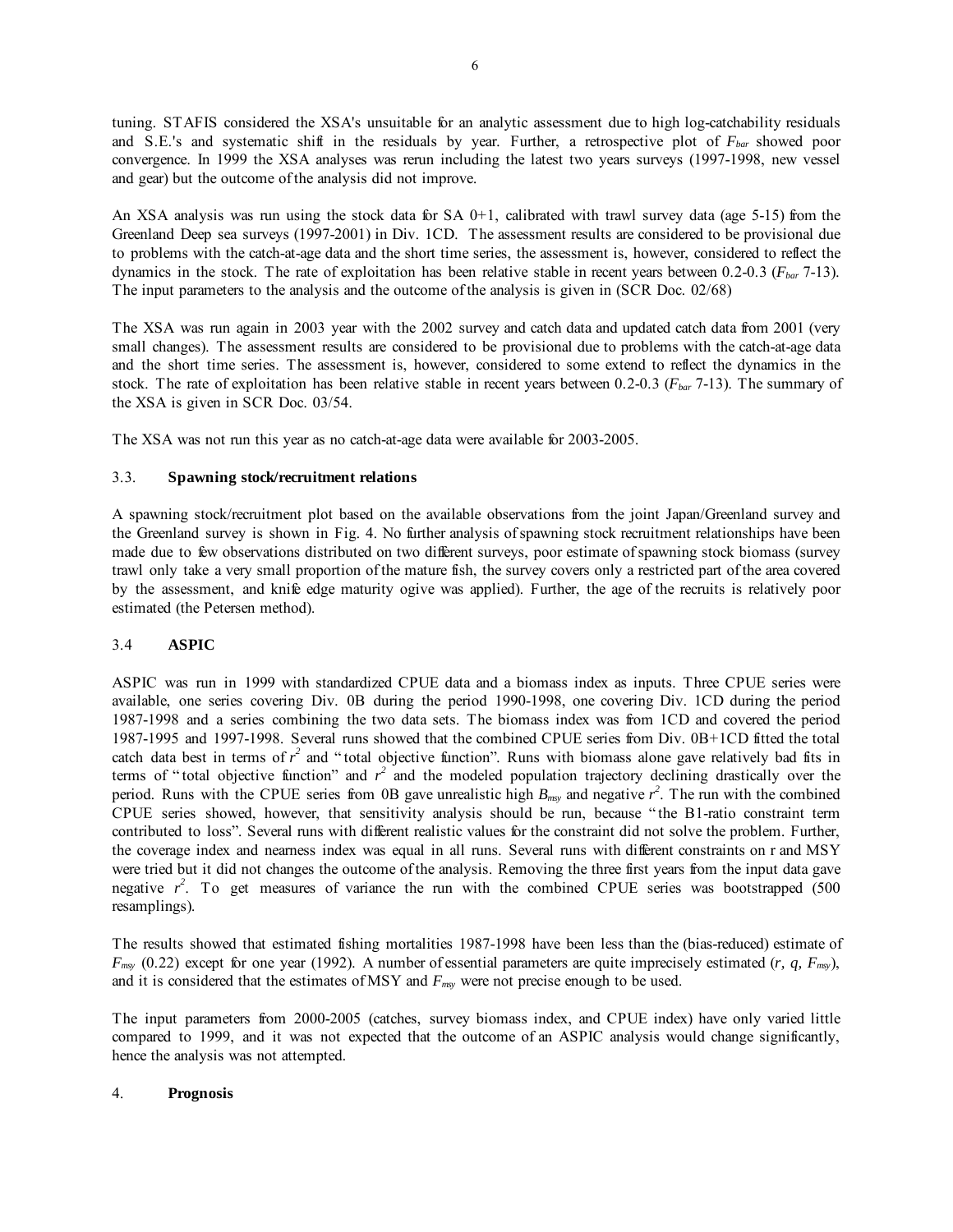Since catches peaked with 18 000 tons in 1992 they have been stable at around 10 000 tons until 2000. Since then catches have gradually increased to 19 954 tons in 2003 and they have stayed at that level since, and the TAC has hence been taken. The increase in catches have primarily been due to increased effort in Div. 0A and Div. 1A.

The biomass in Div. 1CD increased between 2003 and 2005 and is well above the average for the period 1997- 2004.

The biomass in the Greenland shrimp survey was above average both in the off shore area and overall for the period 1992-2004.

The recruitment of age one in the entire survey area has been above average the last three years, and an recruitment index for the off shore nursery areas showed that the 2004 year-class was around average.

Length compositions in the commercial catches have been stable in recent years

Standardized catch rates in Div. OB decreased between 1995 and 2002, but has been increasing since then and is in 2005 at the level of the early 1990s. In Div 1CD standardized catch rates has been increasing slightly since 1996. The combined catch rate for Div. 1C-D+0B has showed very little variation during the period 1988-2005.

#### 5. **Biological Reference Points**

Yield per recruit analysis or other age-based methods are not available, for estimating biological reference points. Biomass indices and CPUE series are relative short and show little variability and are not useful for estimating reference points.

#### 6. **References**

Bech, G. 1995. Recruitment of Greenland halibut at West Greenland. NAFO SCR Doc. 95/19.

Jørgensen, O.A. 2005. Survey for Greenland halibut in NAFO Divisions 1CD, 2004. NAFO SCR Doc. 05/13.

- Jørgensen, O.A. 2005. Survey for Greenland halibut in Northern Part of Baffin Bay. NAFO Divisions 1A, 2005. NAFO SCR Doc. 05/14.
- Ratz H.-.J., C. Stransky and M. Stein. 2005. German research report for 2004. SCS Doc. 05/9.
- Siegstad, H. 2005. Denmark/Greenland Research Report for 2004. SCS Doc. 05/14.
- Sünksen, K., M. Storr-Paulsen and O.A. Jørgensen. 2005. Biomass and Abundance of Demersal Fish Stocks off West Greenland Estimated from the Greenland shrimp survey, 1988-2004. NAFO SCR Doc. 05/39.
- Treble M. A., Summary of data from the offshore commercial fishery for Greenland halibut in Subarea 0. NAFO SCR Doc. 04/44.
- Vaskov A.A., K. Gorchinsky, T. M. Igashov, S. P. Melinkov, I.K Sigaev and V.A. Rikhter. 2006. Russian Research Report for 2005. NAFO SCS Doc. 06/7.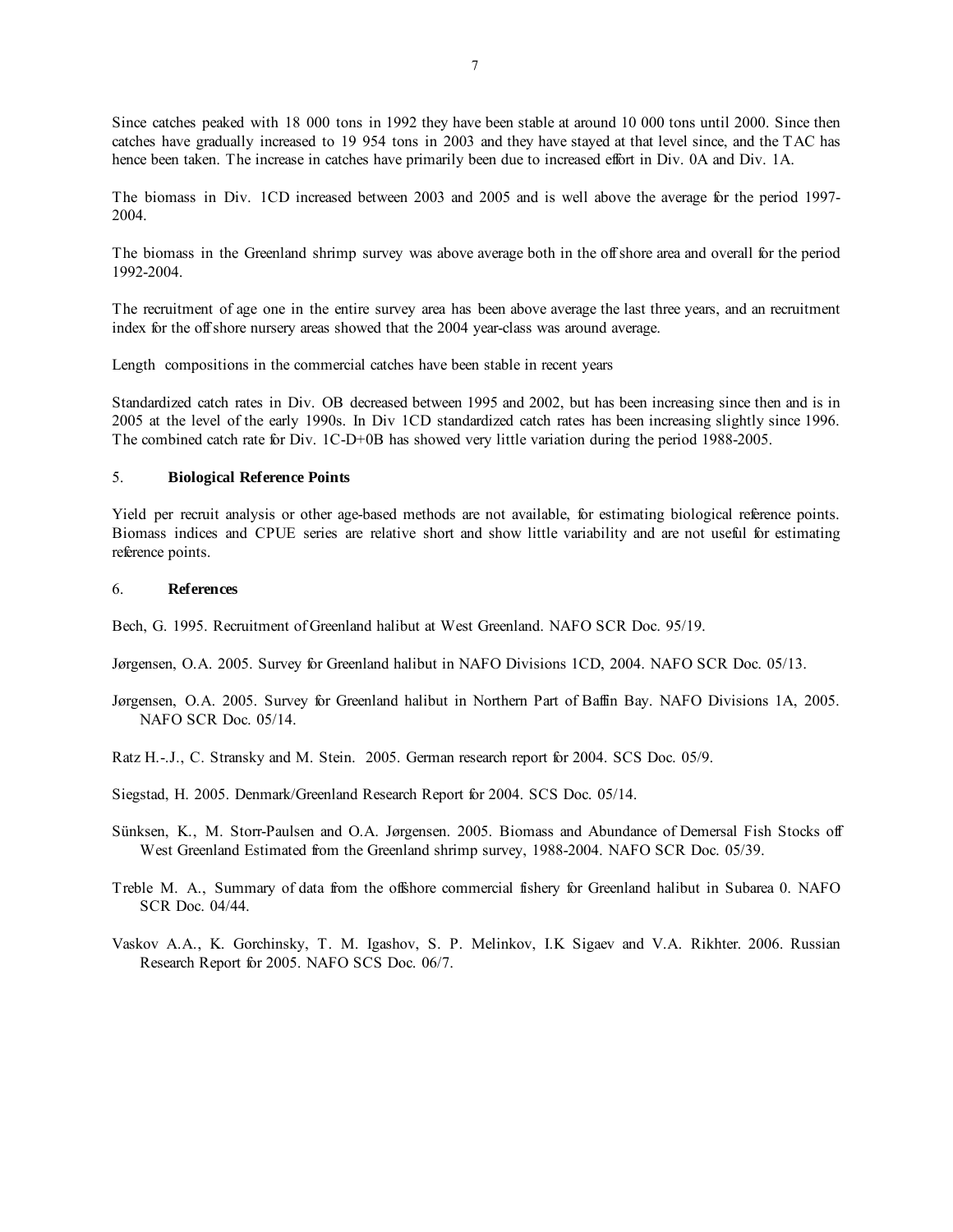|            |     |                |     |            |           |              |                                             |     |      | Year |           |      |    |                     |                  |           |                  |                                                        |                 |
|------------|-----|----------------|-----|------------|-----------|--------------|---------------------------------------------|-----|------|------|-----------|------|----|---------------------|------------------|-----------|------------------|--------------------------------------------------------|-----------------|
| Count $87$ |     | 88             | 89  | 90         | 91        | 92           | 93                                          | 94  | 95   | 96   | 97        | 98   | 99 | $00^{\rm a}$        | 01 <sup>ad</sup> | $02^{ae}$ | 03 <sup>af</sup> | $04^{\rm a}$                                           | 05 <sup>a</sup> |
| 0A         |     |                |     |            |           |              |                                             |     |      |      |           |      |    |                     |                  |           |                  |                                                        |                 |
| CAN        |     |                |     |            |           |              |                                             |     |      |      |           |      |    |                     |                  |           |                  | 2183 3800 4278 3740 4268                               |                 |
| POL        |     |                |     |            |           |              |                                             |     |      |      |           |      |    |                     | 445              |           |                  |                                                        |                 |
| 0B         |     |                |     |            |           |              |                                             |     |      |      |           |      |    |                     |                  |           |                  |                                                        |                 |
| <b>CAN</b> |     | $\overline{2}$ |     | 589        |           | 256 2194 883 |                                             |     |      |      |           |      |    |                     |                  |           |                  | 1941 2354 3871 3924 4784 5438 5034 3186 4709 5627 5866 |                 |
| EST        |     |                |     |            |           |              | 631                                         |     |      |      |           |      |    |                     |                  |           |                  |                                                        |                 |
| <b>FRO</b> | 388 | 963            | 596 | 2252 2401  |           | 463          | 1038                                        |     |      | 839  | 452       |      |    |                     |                  |           |                  |                                                        |                 |
| JAP        |     |                |     | 113        | 232       | 337          | 252                                         | 600 | 1031 | 500  |           |      |    |                     |                  |           |                  |                                                        |                 |
| LAV        |     |                |     |            |           |              | 83                                          |     |      |      |           |      |    |                     |                  |           |                  |                                                        |                 |
| <b>NOR</b> |     |                | 282 | 5016° 3959 |           |              | 373                                         |     |      |      |           |      |    |                     |                  | 782       |                  |                                                        |                 |
| <b>RUS</b> |     | 59             | 29  |            |           |              | $1528$ 1758 9364 4229 <sup>b</sup> 3674 261 |     |      | 915  |           |      |    |                     |                  |           | 1368             |                                                        |                 |
| <b>TOT</b> | 388 | 1024           | 907 |            | 9498 8606 |              | 1235 7489 4274 3233                         |     |      |      | 4608 4323 | 3924 |    | 4784 5438 7662 7768 |                  |           |                  | $1035$ 9367 1013                                       |                 |

Table 1. Greenland halibut catches (metric tons) by year and country for Subarea 0 (Split on Div. 0A and 0B) from 1987 to 2005. Minor (300 ton or less) catches from Div. 0A are included in some of the 0B catches prior to 2001.

<sup>a</sup> Provisional data.

<sup>b</sup> The Russian catch is reported as area unknown, but has previously been reported from  $0B$ 

c Dobbel reported as 10031 tons

<sup>d</sup> Excluding 445 tons double reported, and 2 tons reported by error

e Excluding 370 tons double reported and 782 tons reported by error

f Excluding 1366 tons double reported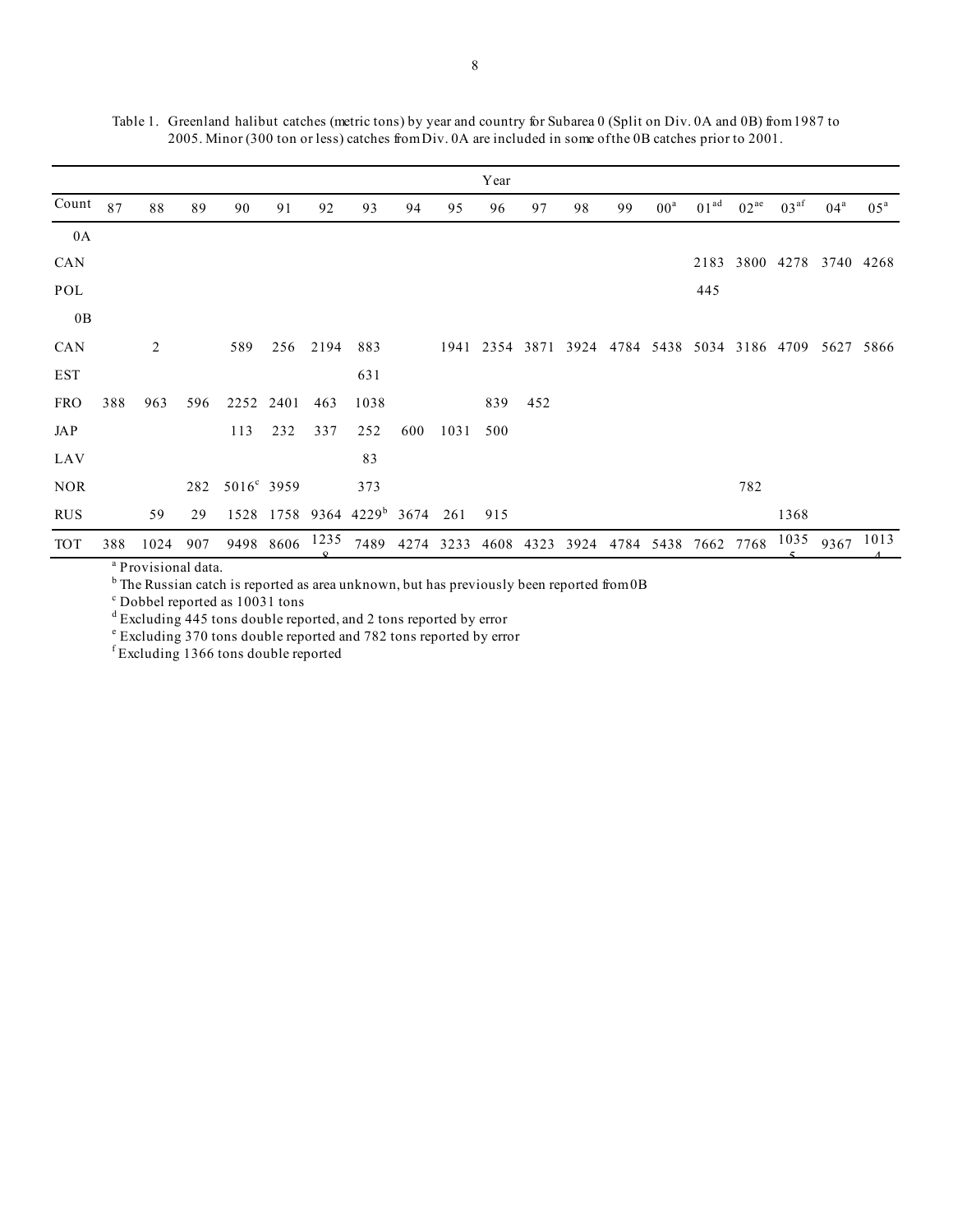|            |     |    |           |     |     |     |           |     |     | Year |     |     |                                                                                                        |                 |                 |        |                 |                                                             |                                                                                          |
|------------|-----|----|-----------|-----|-----|-----|-----------|-----|-----|------|-----|-----|--------------------------------------------------------------------------------------------------------|-----------------|-----------------|--------|-----------------|-------------------------------------------------------------|------------------------------------------------------------------------------------------|
| Coun.      | 87  | 88 | 89        | 90  | 91  | 92  | 93        | 94  | 95  | 96   | 97  | 98  | 99                                                                                                     | 00 <sup>a</sup> | 01 <sup>a</sup> | $02^a$ | 03 <sup>a</sup> | 04 <sup>a</sup>                                             | $0.5^{\mathrm{a}}$                                                                       |
| 1AB        |     |    |           |     |     |     |           |     |     |      |     |     |                                                                                                        |                 |                 |        |                 |                                                             |                                                                                          |
| GRL        |     |    |           |     |     |     |           |     |     |      |     |     |                                                                                                        |                 |                 |        |                 |                                                             | 340 <sup>d</sup> 1571 <sup>d</sup> 3476 <sup>d</sup> 3621 <sup>d</sup> 3363 <sup>d</sup> |
| <b>RUS</b> |     |    |           |     |     |     |           |     |     |      |     |     |                                                                                                        |                 | 85              | 279    | 259             | 241                                                         | 500                                                                                      |
| <b>FRO</b> |     |    |           |     |     |     |           |     |     |      |     |     |                                                                                                        | 96              | 148             | 150    | $146^\circ$     | $150^{\circ}$ $126^{\circ}$                                 |                                                                                          |
| <b>NOR</b> |     |    |           |     |     |     |           |     |     |      |     |     |                                                                                                        |                 |                 |        | 77              |                                                             |                                                                                          |
| EU         |     |    |           |     |     |     |           |     |     |      |     |     |                                                                                                        |                 |                 |        | 73              | 141 <sup>f</sup>                                            |                                                                                          |
| 1CD        |     |    |           |     |     |     |           |     |     |      |     |     |                                                                                                        |                 |                 |        |                 |                                                             |                                                                                          |
| GRL        |     |    |           |     | 965 | 227 | 213       | 885 |     |      |     |     | 1405 1880 2312 2295 2549 2657 2657 2294° 2199 2185 2380                                                |                 |                 |        |                 |                                                             |                                                                                          |
| <b>FRO</b> |     |    |           | 54  | 123 | 151 | 128       | 780 |     |      | 127 | 242 | 116                                                                                                    | 147             | 150             |        |                 | $150 \quad 152^{\circ} \quad 150^{\circ} \quad 148^{\circ}$ |                                                                                          |
| JPN        | 907 |    | 1581 1300 | 988 | 677 |     | 2902 1198 | 820 | 337 |      |     |     |                                                                                                        |                 |                 |        |                 |                                                             |                                                                                          |
| <b>NOR</b> |     |    |           |     |     |     |           |     |     |      |     |     |                                                                                                        |                 |                 |        |                 |                                                             | 611 2432 2344 3119 2472 1785 1893 1338 1360 1360 1419 1734 1345 1364 1456°               |
| <b>RUS</b> |     |    |           |     |     |     | 5         |     | 296 | 254  |     | 543 | 552                                                                                                    | 792             | 829             |        |                 | 654 1328 1214 1224                                          |                                                                                          |
| EU         |     |    |           |     |     |     | 46        | 266 | 527 | 455  | 446 | 350 | 330                                                                                                    | 444             | 537             |        |                 | 536 543 <sup>e</sup> 665 <sup>g</sup>                       | 550                                                                                      |
| Total      | 907 |    |           |     |     |     |           |     |     |      |     |     | 1581 1300 1042 2376 5712 3934 5870 5037 4374 4778 4769 4907 <sup>b</sup> 5251 5522 7368 9598 9731 9747 |                 |                 |        |                 |                                                             |                                                                                          |

Table 2. Greenland halibut catches (metric tons) by year and country for Subarea 1 (Split on Div. 1AB and Div. 1CD) from 1987 to 2005. The Greenland catches are excl. inshore catches in Div. 1A. Offshore catches in Div. 1A prior to 2001 are negligible.

a Provisional data.

<sup>b</sup> Excluding 7603 tons reported by error

<sup>c</sup> Reported to the Greenland authorities

d Offshore catches

e Including 2 tons taken in an experimental fishery f Spanish research fishery

<sup>g</sup> Includes 131 tons taken in Spanish research fishery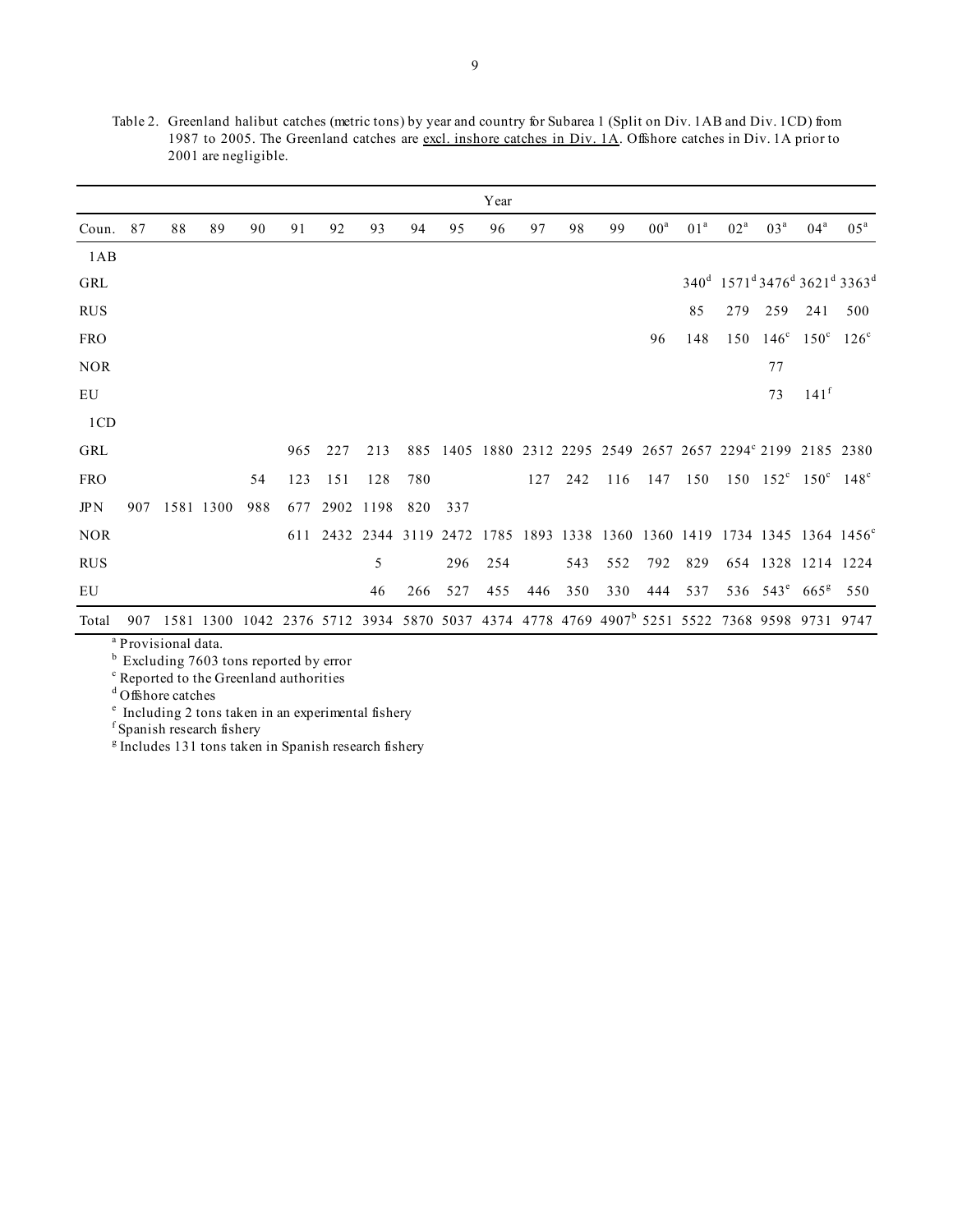| <b>YEAR</b><br>AGE | 1987           | 1988           | 1989         | 1990                   | 1991           | 1992                 | 1993           | 1994      | 1995 | 1996 | 1997         | 1998         | 199<br>9               | 2000      | 2001      | 2002           | 2003      | 2004      | 2005                   |
|--------------------|----------------|----------------|--------------|------------------------|----------------|----------------------|----------------|-----------|------|------|--------------|--------------|------------------------|-----------|-----------|----------------|-----------|-----------|------------------------|
| 5                  | 2              | $\overline{1}$ | -1           | $\overline{4}$         | 20             | 53                   | 241            | 254       | 152  | 151  | 41           | 71           | 262<br>109             | 415       | 69        | 570            |           |           |                        |
| 6                  | 31             | 29             | 36           | 87                     | 318            | 678                  | 651            | 862       | 522  | 530  | 311          | 372          | 2<br>175               | 1106      | 978       | 1975           |           |           |                        |
| $\overline{7}$     | 182            | 190            | 244          | 592                    | 1742           | 2967                 | 2422           | 2472      | 1628 | 1818 | 1556         | 677          | 9<br>117               | 1677      | 3212      | 4252           |           |           |                        |
| 8                  | 296            | 354            | 409          | 1711                   | 2679           | 4311                 | 2356           | 1692      | 940  | 1575 | 2110         | 1187         | $\overline{4}$         | 1144      | 1802      | 1791           |           |           |                        |
| 9                  | 193            | 245            | 212          | 1356                   | 1418           | 2604                 | 1048           | 954       | 558  | 660  | 1042         | 900          | 672                    | 772       | 1154      | 617            |           |           |                        |
| 10                 | 77             | 115            | 75           | 711                    | 533            | 951                  | 590            | 294       | 259  | 306  | 438          | 572          | 375                    | 501       | 776       | 476            |           |           |                        |
| 11                 | 40             | 80             | 47           | 359                    | 221            | 398                  | 224            | 183       | 228  | 160  | 232          | 422          | 234                    | 443       | 503       | 347            |           |           |                        |
| 12                 | 18             | 61             | 48           | 195                    | 144            | 231                  | 130            | 159       | 188  | 127  | 118          | 205          | 184                    | 291       | 273       | 149            |           |           |                        |
| 13                 | 10             | 58             | 44           | 189                    | 108            | 158                  | 72             | 125       | 104  | 64   | 96           | 153          | 172                    | 178       | 101       | 209            |           |           |                        |
| 14                 | 9              | 46             | 42           | 115                    | 60             | 85                   | 59             | 58        | 80   | 57   | 21           | 98           | 95                     | 68        | 50        | 75             |           |           |                        |
| 15                 | 6              | 35             | 26           | 67                     | 36             | 45                   | 37             | 55        | 85   | 39   | 13           | 19           | 61                     | 75        | 21        | 168            |           |           |                        |
| 16                 | 3              | 15             | 12           | 17                     | 6              | 23                   | 26             | 34        | 41   | 36   | 12           | 4            | 37                     | 17        | 10        | 74             |           |           |                        |
| 17                 | $\overline{4}$ | $\overline{4}$ |              | $\overline{3}$         | $\overline{c}$ | -1                   | $\overline{4}$ | 10        | 18   | 13   | $\mathbf{0}$ | $\mathbf{0}$ | 18                     | 4         | 5         | 23             |           |           |                        |
| $+gp$              | $\overline{2}$ |                | $\mathbf{0}$ | $\mathbf{0}$           | $\mathbf{0}$   | $\mathbf{0}$<br>1250 | 2              | 7         | 10   | 22   | $\mathbf{0}$ | $\Omega$     | $7\phantom{.0}$<br>616 | 6         | 3         | 49<br>1091     |           |           |                        |
| TOT.NUM            | 873            | 1234           | 1197         | 5406                   | 7287           | 5                    | 7862           | 7159      | 4813 | 5558 | 5994         | 4688         | -6                     | 6717      | 8957      | $\overline{7}$ |           |           |                        |
| <b>TONS</b>        | 1295           | 2605           | 2207         | 1054<br>$\overline{0}$ | 1098<br>2      | 1807<br>$\mathbf{0}$ | 1142<br>3      | 1014<br>4 | 8270 | 8982 | 9101         | 8693         | 969<br>-1              | 1068<br>9 | 1318<br>4 | 1513<br>6      | 1995<br>3 | 1909<br>8 | 1988<br>$\overline{1}$ |

Table 3. Catch-at-age in numbers. Not updated for 2003 - 2005.

Table 4. Catch weights at age (kg) Not updated for 2003-2005.

| $\mathcal{R}$ | 1987 | 1988  | 1989 | 1990  | 1991 | 1992  | 1993  | 1994  | 1995  | 1996  | 1997 | 1998  | 1999  | 2000 | 2001  | 2002  |
|---------------|------|-------|------|-------|------|-------|-------|-------|-------|-------|------|-------|-------|------|-------|-------|
| AGE           |      |       |      |       |      |       |       |       |       |       |      |       |       |      |       |       |
| 5             | 0.29 | 0.29  | 0.29 | 0.33  | 0.34 | 0.33  | 0.58  | 0.43  | 0.49  | 0.52  | 0.36 | 0.50  | 0.54  | 0.53 | 0.48  | 0.48  |
| 6             | 0.51 | 0.51  | 0.51 | 0.54  | 0.54 | 0.56  | 0.72  | 0.62  | 0.66  | 0.69  | 0.55 | 0.74  | 0.70  | 0.72 | 0.67  | 0.70  |
| 7             | 0.74 | 0.74  | 0.74 | 0.79  | 0.79 | 0.80  | 0.96  | 0.91  | 0.94  | 0.94  | 0.86 | 1.00  | 0.98  | 1.00 | 0.91  | 0.96  |
| 8             | 1.08 | 1.08  | 1.08 | 1.10  | 1.12 | 1.13  | 1.26  | 1.26  | 1.34  | 1.38  | 1.27 | 1.24  | 1.28  | 1.29 | 1.30  | 1.30  |
| 9             | 1.41 | 1.42  | 1.42 | 1.52  | 1.57 | 1.59  | 1.80  | 1.72  | 1.81  | 1.91  | 1.83 | 1.54  | 1.66  | 1.71 | 1.76  | 1.85  |
| 10            | 1.97 | 2.05  | 2.00 | 2.11  | 2.27 | 2.28  | 1.43  | 2.19  | 2.37  | 2.48  | 2.38 | 2.22  | 2.25  | 2.26 | 2.29  | 2.20  |
| 11            | 2.58 | 2.80  | 2.68 | 2.94  | 3.22 | 3.02  | 3.25  | 2.73  | 2.89  | 3.18  | 3.01 | 3.08  | 2.74  | 2.84 | 2.91  | 2.82  |
| 12            | 3.52 | 3.88  | 3.73 | 3.90  | 4.24 | 4.02  | 4.10  | 3.43  | 3.62  | 4.04  | 3.84 | 3.84  | 3.68  | 3.59 | 3.51  | 3.32  |
| 13            | 4.64 | 5.01  | 4.87 | 4.96  | 5.50 | 5.33  | 5.26  | 4.48  | 4.44  | 5.05  | 4.93 | 4.74  | 4.73  | 4.23 | 4.31  | 3.93  |
| 14            | 5.79 | 6.16  | 6.20 | 6.26  | 6.82 | 6.76  | 6.17  | 5.75  | 5.61  | 5.95  | 5.69 | 6.04  | 5.58  | 5.19 | 5.60  | 5.20  |
| 15            | 6.61 | 7.44  | 7.65 | 7.96  | 8.33 | 7.76  | 7.42  | 6.58  | 6.65  | 7.34  | 6.79 | 6.60  | 6.68  | 5.85 | 6.09  | 5.38  |
| 16            | 7.99 | 8.88  | 9.36 | 9.90  | 9.89 | 8.58  | 8.04  | 7.36  | 7.77  | 8.64  | 8.00 | 13.45 | 7.75  | 7.32 | 7.08  | 7.02  |
| 17            | 9.56 | 9.86  | 9.56 | 11.86 | 9.56 | 11.95 | 9.24  | 9.42  | 10.19 | 9.18  |      |       | 9.08  | 5.60 | 8.94  | 8.61  |
| $+gp$         |      | 11.33 |      |       |      |       | 10.25 | 11.15 | 11.00 | 11.10 |      |       | 11.10 | 9.00 | 11.22 | 10.97 |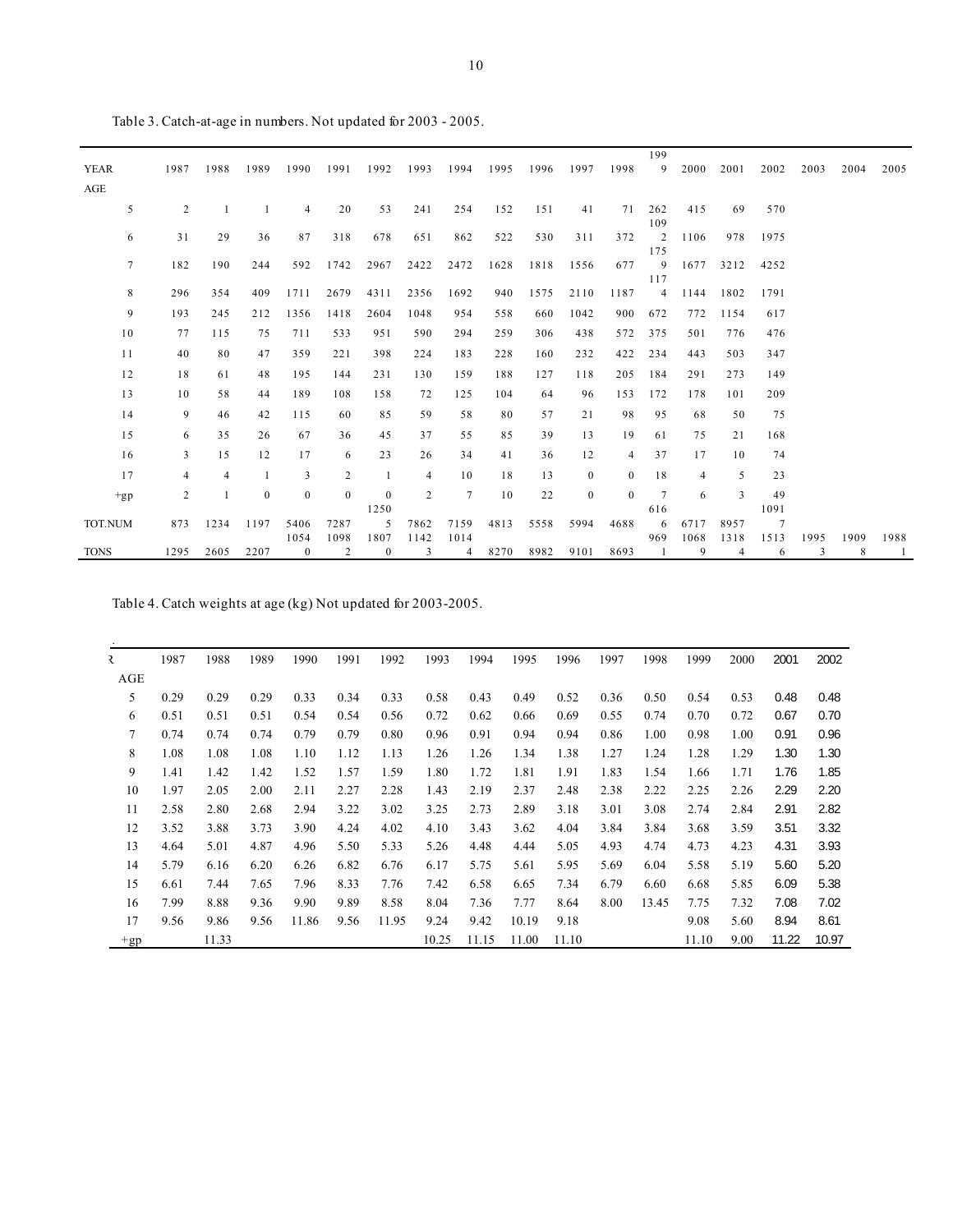

Fig. 1. Catches in SA0 and Div. 1A offshore + Div. 1B-1F and recommended TAC. For TAC before 1995 see text.



Fig.2. Abundance of age one Greenland halibut in the entire area covered by the Greenland shrimp survey including inshore Disko Bay and Div. 1AN (North of 70○ N)



Fig. 3. Year-class strength of Greenland halibut of ages 1-3+ in number per hour trawled in the offshore nursery area (Div 1AS-1B, depths > 300 m).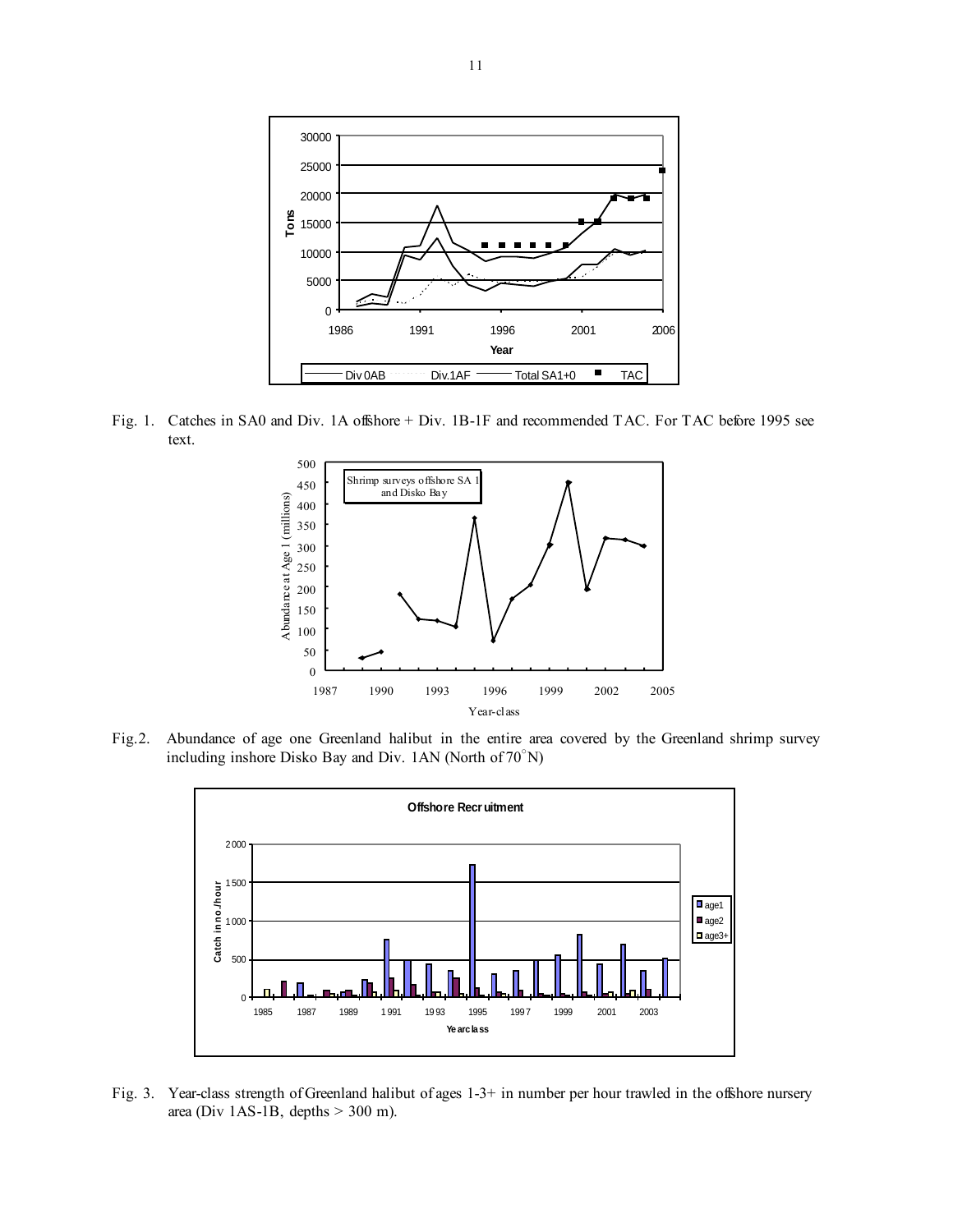

Fig. 4. Spawning stock in numbers (ages 10-18 in Div.1CD from the joint Japan/Greenland survey and the Greenland survey (1997-2001) plotted vs number of fish age 1 the following year estimated from the Greenland shrimp trawl survey including the Disko Bay. Figures denotes year-class. Note there was no deep sea survey in 1996.





Fig 5. Length distribution from the fishery in Div 0AB in 2005.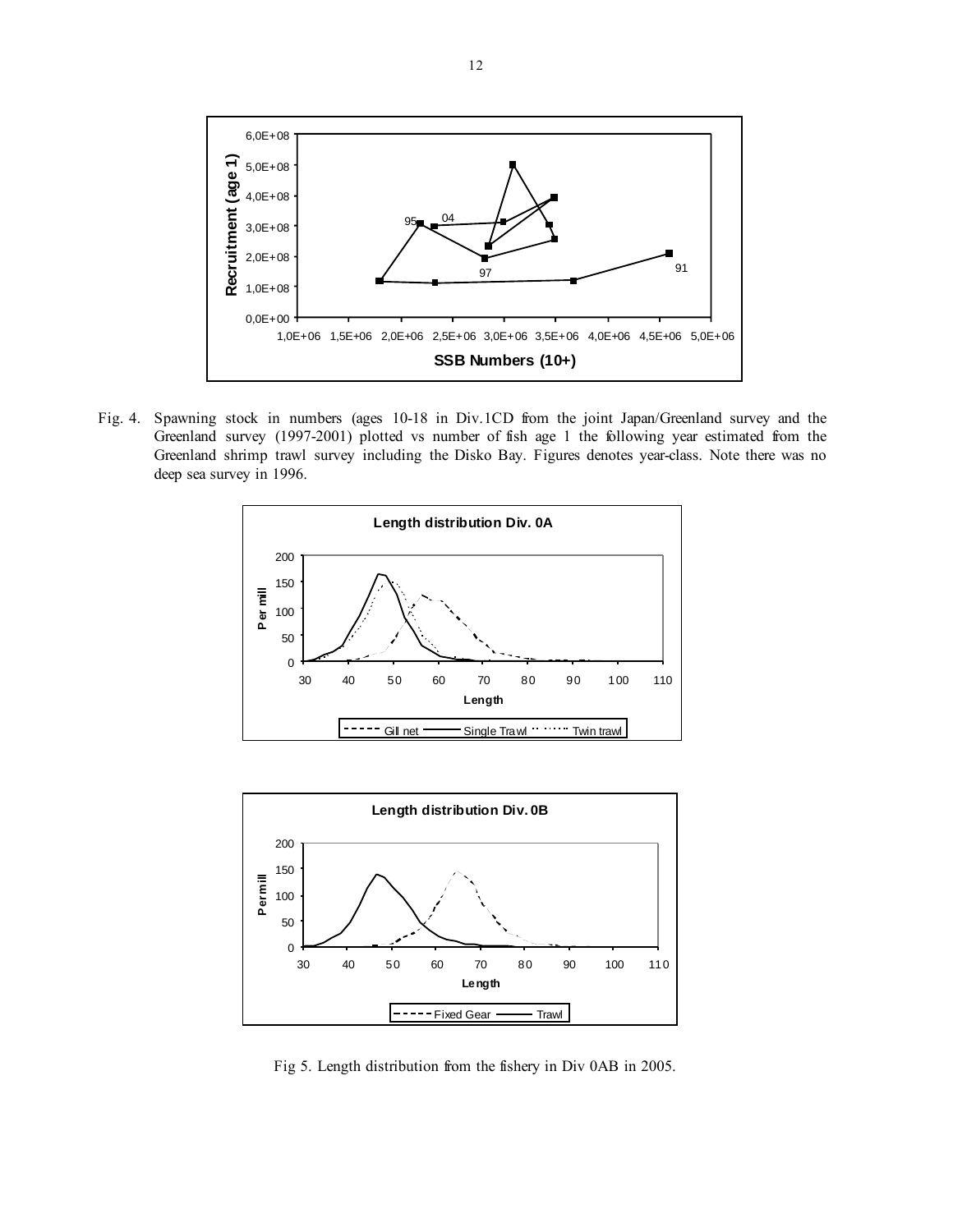

Fig. 6. Length distribution in the trawl and long line fishery in Div.1D in 2005.



Fig. 7. Age distribution in the Russian and Norwegian trawl fishery in Div. 1D in 2005.



Fig. 8. Age distribution in the Norwegian longline fishery in 1D in 2005.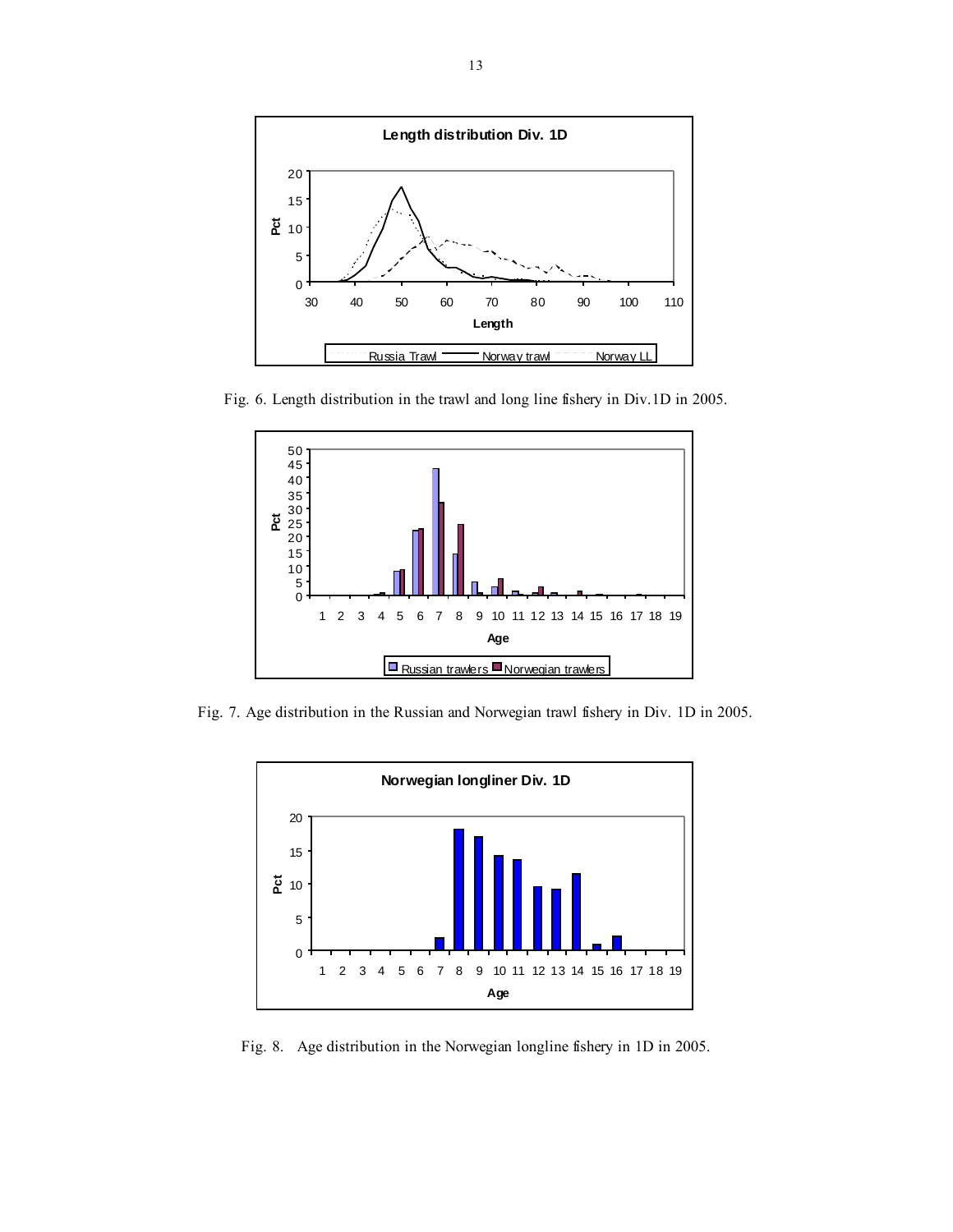





Fig. 10. Unstandardized catch rates from different fleets fishing in Div. 1CD.



Fig 11a. Standardized CPUE series from trawlers in Div. 0B with +/- S.E.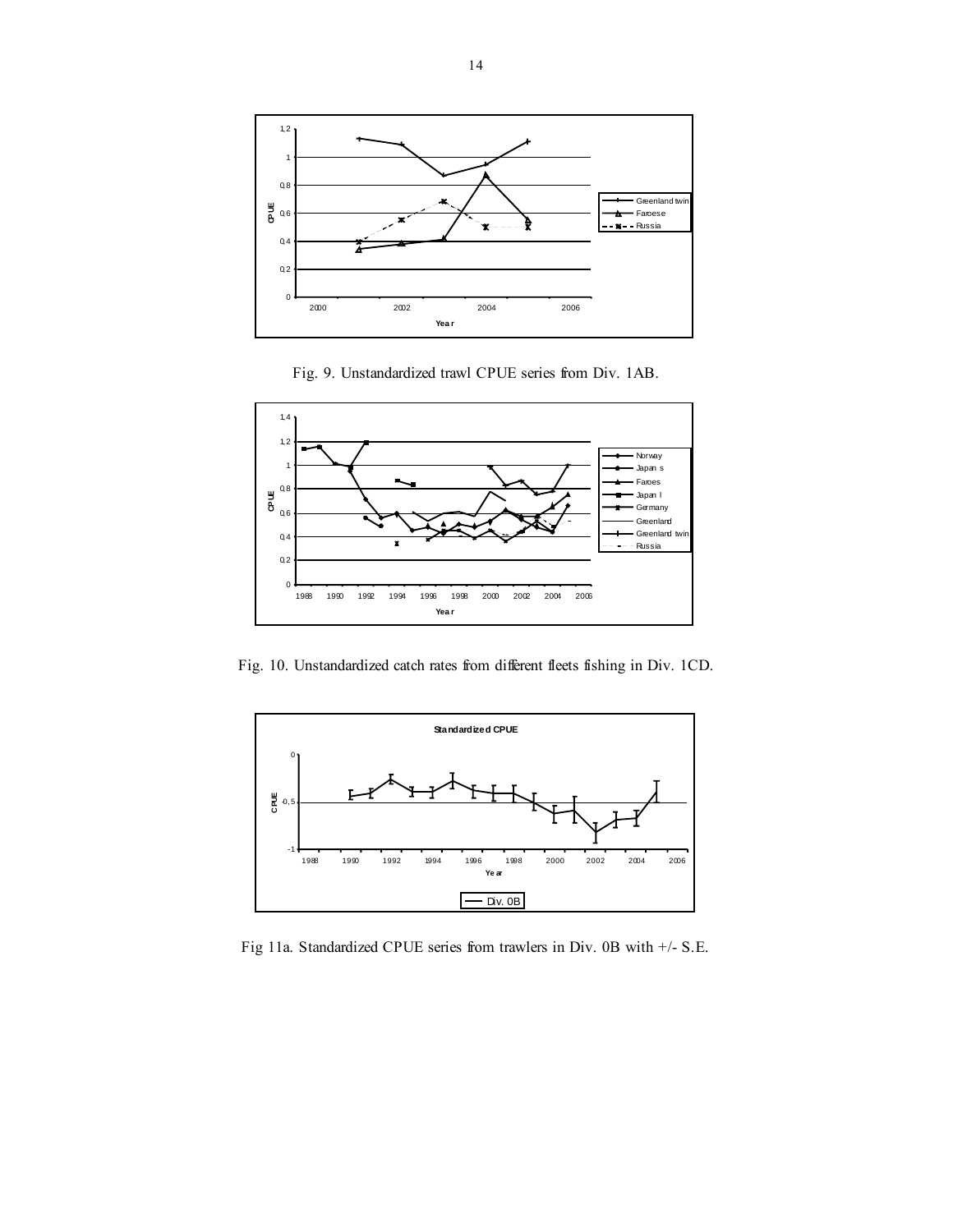

Fig. 11b. Standardized trawl CPUE index from trawlers in Div. 1CD with +/- S.E.



Fig. 11c. Combined standardized trawl CPUE index from trawlers in Div. 0B +1CD with +/- S.E.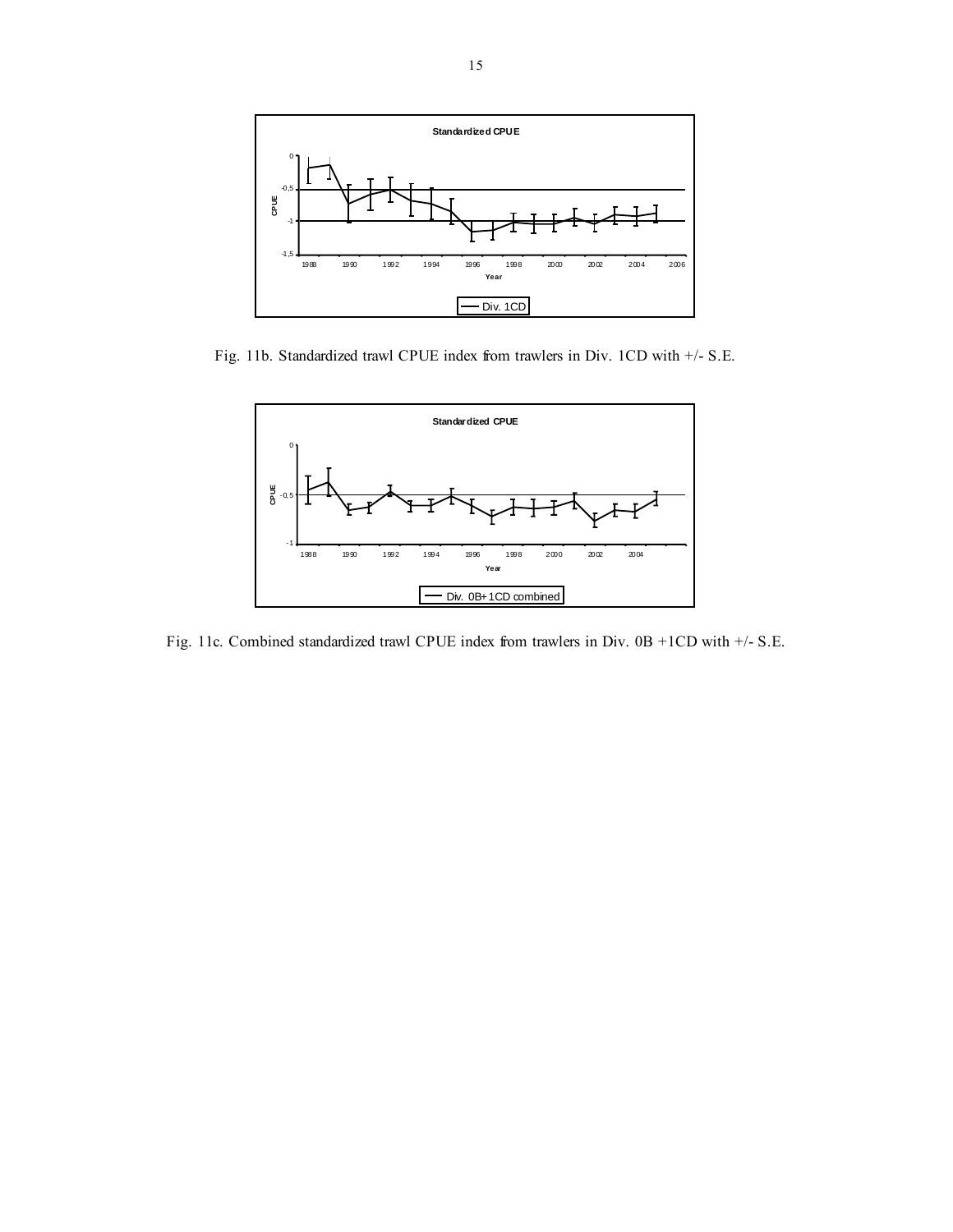| Greenland halibut, OB trawlers                                                                      |                                                                                                                      |                                                                                                                                                                                                                                                                                                              |                                          | 31                                                                                                                                                                                                                           |                                                                                                                                                                  |                                                                                                                                                              |
|-----------------------------------------------------------------------------------------------------|----------------------------------------------------------------------------------------------------------------------|--------------------------------------------------------------------------------------------------------------------------------------------------------------------------------------------------------------------------------------------------------------------------------------------------------------|------------------------------------------|------------------------------------------------------------------------------------------------------------------------------------------------------------------------------------------------------------------------------|------------------------------------------------------------------------------------------------------------------------------------------------------------------|--------------------------------------------------------------------------------------------------------------------------------------------------------------|
|                                                                                                     |                                                                                                                      |                                                                                                                                                                                                                                                                                                              |                                          |                                                                                                                                                                                                                              | $21:37$ Tuesday, June $6$ , 2006                                                                                                                                 |                                                                                                                                                              |
|                                                                                                     |                                                                                                                      |                                                                                                                                                                                                                                                                                                              | The GLM Procedure                        |                                                                                                                                                                                                                              |                                                                                                                                                                  |                                                                                                                                                              |
|                                                                                                     |                                                                                                                      |                                                                                                                                                                                                                                                                                                              | Class Level Information                  |                                                                                                                                                                                                                              |                                                                                                                                                                  |                                                                                                                                                              |
| Class                                                                                               | Levels Values                                                                                                        |                                                                                                                                                                                                                                                                                                              |                                          |                                                                                                                                                                                                                              |                                                                                                                                                                  |                                                                                                                                                              |
| ΥR                                                                                                  | 16                                                                                                                   | 2001 2002 2003 2004 2005                                                                                                                                                                                                                                                                                     |                                          | 1990 1991 1992 1993 1994 1995 1996 1997 1998 1999 2000                                                                                                                                                                       |                                                                                                                                                                  |                                                                                                                                                              |
| md                                                                                                  | 10                                                                                                                   | 1 4 5 6 7 8 9 10 11 12                                                                                                                                                                                                                                                                                       |                                          |                                                                                                                                                                                                                              |                                                                                                                                                                  |                                                                                                                                                              |
| CGT                                                                                                 | 11                                                                                                                   | 31927                                                                                                                                                                                                                                                                                                        |                                          | 2126 2127 5126 5127 14124 14125 15126 15127 20126 20127                                                                                                                                                                      |                                                                                                                                                                  |                                                                                                                                                              |
|                                                                                                     |                                                                                                                      | Number of Observations Read<br>Number of Observations Used                                                                                                                                                                                                                                                   |                                          | 435<br>435                                                                                                                                                                                                                   |                                                                                                                                                                  |                                                                                                                                                              |
|                                                                                                     |                                                                                                                      | Greenland halibut, OB trawlers                                                                                                                                                                                                                                                                               |                                          |                                                                                                                                                                                                                              | $21:37$ Tuesday, June 6, 2006                                                                                                                                    | 32                                                                                                                                                           |
|                                                                                                     |                                                                                                                      |                                                                                                                                                                                                                                                                                                              | The GLM Procedure                        |                                                                                                                                                                                                                              |                                                                                                                                                                  |                                                                                                                                                              |
| Dependent Variable: lcph                                                                            |                                                                                                                      |                                                                                                                                                                                                                                                                                                              |                                          |                                                                                                                                                                                                                              |                                                                                                                                                                  |                                                                                                                                                              |
| Source                                                                                              |                                                                                                                      | DF                                                                                                                                                                                                                                                                                                           | Sum of<br>Squares                        | Mean Square F Value Pr > F                                                                                                                                                                                                   |                                                                                                                                                                  |                                                                                                                                                              |
| Model                                                                                               |                                                                                                                      | 34                                                                                                                                                                                                                                                                                                           | 93.4925567                               | 2.7497811                                                                                                                                                                                                                    | 50.83                                                                                                                                                            | < .0001                                                                                                                                                      |
| Error                                                                                               |                                                                                                                      | 400                                                                                                                                                                                                                                                                                                          | 21.6408021                               | 0.0541020                                                                                                                                                                                                                    |                                                                                                                                                                  |                                                                                                                                                              |
| Corrected Total                                                                                     |                                                                                                                      | 434                                                                                                                                                                                                                                                                                                          | 115.1333588                              |                                                                                                                                                                                                                              |                                                                                                                                                                  |                                                                                                                                                              |
|                                                                                                     | R-Square                                                                                                             | Coeff Var                                                                                                                                                                                                                                                                                                    |                                          | Root MSE                                                                                                                                                                                                                     | lcph Mean                                                                                                                                                        |                                                                                                                                                              |
|                                                                                                     | 0.812037                                                                                                             | $-31.55055$                                                                                                                                                                                                                                                                                                  |                                          | 0.232598                                                                                                                                                                                                                     | $-0.737225$                                                                                                                                                      |                                                                                                                                                              |
| Source                                                                                              |                                                                                                                      | DF                                                                                                                                                                                                                                                                                                           | Type I SS                                | Mean Square                                                                                                                                                                                                                  | F Value                                                                                                                                                          | Pr > F                                                                                                                                                       |
| YR.<br>md<br>CGT                                                                                    |                                                                                                                      | 15<br>9<br>10                                                                                                                                                                                                                                                                                                | 51.53361516<br>4.96876910<br>36.99017239 | 3.43557434<br>0.55208546<br>3.69901724                                                                                                                                                                                       | 63.50<br>10.20<br>68.37                                                                                                                                          | < .0001<br>$\sim 0001$<br>$\sim 0001$                                                                                                                        |
| Source                                                                                              |                                                                                                                      | DF                                                                                                                                                                                                                                                                                                           | Type III SS                              | Mean Square F Value                                                                                                                                                                                                          |                                                                                                                                                                  | Pr > F                                                                                                                                                       |
| ΥR<br>md<br>CGT                                                                                     |                                                                                                                      | 15<br>9<br>10                                                                                                                                                                                                                                                                                                | 2.59832322<br>4.61443108<br>36.99017239  | 0.17322155<br>0.51271456<br>3.69901724                                                                                                                                                                                       | 3.20<br>9.48<br>68.37                                                                                                                                            | $\le 0001$<br>$\sim 0001$<br>$\sim 0001$                                                                                                                     |
| Parameter                                                                                           |                                                                                                                      | Estimate                                                                                                                                                                                                                                                                                                     |                                          | Standard<br>Error                                                                                                                                                                                                            | t Value                                                                                                                                                          | t <br>Pr >                                                                                                                                                   |
| Intercept<br>ΥR<br>ΥR<br>ΥR<br>ΥR<br>ΥR<br>ΥR<br>ΥR<br>ΥR<br>ΥR<br>ΥR<br>ΥR<br>ΥR<br>ΥR<br>ΥR<br>ΥR | 1990<br>1991<br>1992<br>1993<br>1994<br>1995<br>1996<br>1997<br>1998<br>1999<br>2000<br>2001<br>2002<br>2003<br>2004 | 0.286518826 B<br>$-0.039952354 B$<br>$-0.025113055$ B<br>0.120096603 B<br>$-0.006960892 B$<br>$-0.015014871$ B<br>0.108130693 B<br>0.005839566 B<br>$-0.023710591$ B<br>$-0.025216423 B$<br>$-0.105729152 B$<br>$-0.139931877$<br>$-0.181786002 B$<br>$-0.423871658$ B<br>$-0.292687537$<br>$-0.272494749 B$ | B<br>B                                   | 0.12784528<br>0.12860963<br>0.12898034<br>0.12769397<br>0.12934898<br>0.13216360<br>0.14198851<br>0.13447985<br>0.13431210<br>0.13752158<br>0.13334038<br>0.15348518<br>0.17318145<br>0.13293407<br>0.11848777<br>0.11744796 | 2.24<br>$-0.31$<br>$-0.19$<br>0.94<br>$-0.05$<br>$-0.11$<br>0.76<br>0.04<br>$-0.18$<br>$-0.18$<br>$-0.79$<br>$-0.91$<br>$-1.05$<br>$-3.19$<br>$-2.47$<br>$-2.32$ | 0.0256<br>0.7562<br>0.8457<br>0.3475<br>0.9571<br>0.9096<br>0.4468<br>0.9654<br>0.8600<br>0.8546<br>0.4283<br>0.3625<br>0.2945<br>0.0015<br>0.0139<br>0.0208 |

# **Appendix 1. Standardized CPUE index from trawlers in Div. 0B**

16

Greenland halibut, 0B trawlers 33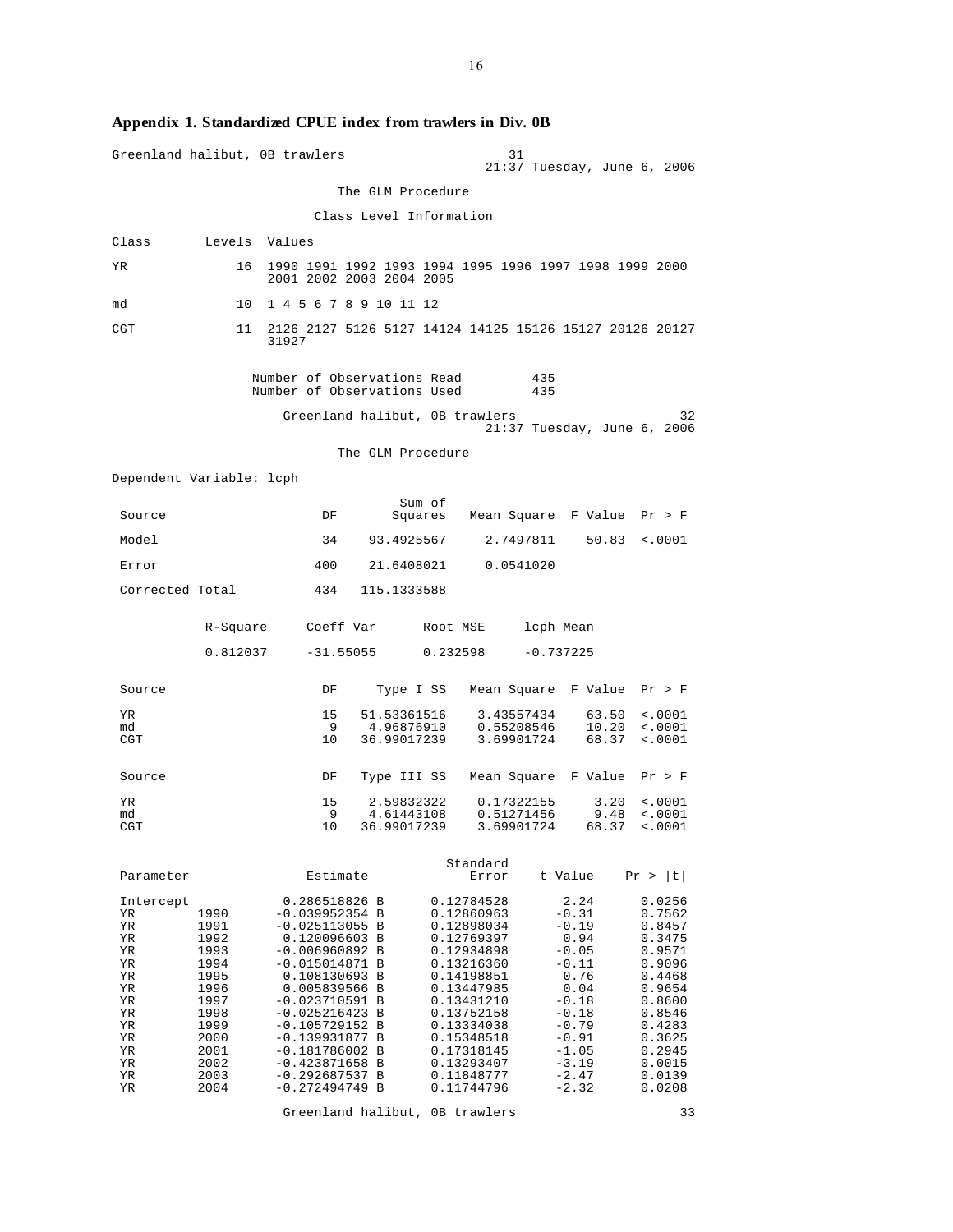#### The GLM Procedure

| Parameter  |        | Estimate                   |               | Standard<br>Error        | t Value      | t <br>Pr<br>$\geq$ |
|------------|--------|----------------------------|---------------|--------------------------|--------------|--------------------|
| <b>YR</b>  | 2005   | 0.000000000                | B<br>B        |                          |              |                    |
| md         | 1      | 0.027939819                |               | 0.15621804               | 0.18         | 0.8581             |
| md         | 4      | 0.038406907<br>0.290786179 | <b>B</b><br>B | 0.10944081               | 0.35         | 0.7258             |
| md<br>md   | 5<br>6 | 0.012747507                | <b>B</b>      | 0.08503089<br>0.08355002 | 3.42<br>0.15 | 0.0007<br>0.8788   |
| md         | 7      | $-0.305933037$             | B             | 0.06219825               | $-4.92$      | < .0001            |
| md         | 8      | $-0.196425366$             | B             | 0.05576705               | $-3.52$      | 0.0005             |
| md         | 9      | $-0.286925593$             | B             | 0.05310761               | $-5.40$      | < .0001            |
| md         | 10     | $-0.324487678$             | B             | 0.05018266               | $-6.47$      | < .0001            |
| md         | 11     | $-0.178842705$             | B             | 0.05095918               | $-3.51$      | 0.0005             |
| md         | 12     | 0.000000000                | B             |                          |              |                    |
| <b>CGT</b> | 2126   | $-0.799748525$             | B             | 0.12458911               | $-6.42$      | < .0001            |
| <b>CGT</b> | 2127   | $-0.359428904$             | B             | 0.08640173               | $-4.16$      | < .0001            |
| <b>CGT</b> | 5126   | $-0.520521757$             | B             | 0.13807297               | $-3.77$      | 0.0002             |
| <b>CGT</b> | 5127   | $-0.326280326$             | B             | 0.10816082               | $-3.02$      | 0.0027             |
| <b>CGT</b> | 14124  | $-0.893959780$             | B             | 0.11423650               | $-7.83$      | < .0001            |
| CGT        | 14125  | $-0.824608227$             | B             | 0.16174174               | $-5.10$      | < .0001            |
| <b>CGT</b> | 15126  | $-0.127333569$             | B             | 0.11476745               | $-1.11$      | 0.2679             |
| <b>CGT</b> | 15127  | $-0.156292277$             | B             | 0.12847311               | $-1.22$      | 0.2245             |
| CGT        | 20126  | $-1.207160809$             | B             | 0.10636929               | $-11.35$     | < .0001            |
| <b>CGT</b> | 20127  | $-1.224392385$             | B             | 0.11168185               | $-10.96$     | < .0001            |
| <b>CGT</b> | 31927  | 0.000000000                | B             |                          |              |                    |

NOTE: The X'X matrix has been found to be singular, and a generalized inverse was used to solve the normal equations. Terms whose estimates are followed by the letter 'B' are not uniquely estimable.

Greenland halibut, 0B trawlers and the state of  $34$ 21:37 Tuesday, June 6, 2006

> The GLM Procedure Least Squares Means

|                    | Standard   |               |      |
|--------------------|------------|---------------|------|
| t <br>Pr<br>$\geq$ | Error      | lcph LSMEAN   | ΥR   |
| < .0001            | 0.04841697 | $-0.43113661$ | 1990 |
| < .0001            | 0.04739232 | $-0.41629731$ | 1991 |
| < .0001            | 0.04526511 | $-0.27108766$ | 1992 |
| < .0001            | 0.04845554 | $-0.39814515$ | 1993 |
| < .0001            | 0.05542054 | $-0.40619913$ | 1994 |
| 0.0003             | 0.07702546 | $-0.28305357$ | 1995 |
| < .0001            | 0.06801836 | $-0.38534469$ | 1996 |
| $\sim 0001$        | 0.07975627 | $-0.41489485$ | 1997 |
| < .0001            | 0.09277508 | $-0.41640068$ | 1998 |
| < .0001            | 0.09224351 | $-0.49691341$ | 1999 |
| $\sim 0001$        | 0.11697525 | $-0.53111614$ | 2000 |
| 0.0001             | 0.14619044 | $-0.57297026$ | 2001 |
| $\sim 0001$        | 0.10699474 | $-0.81505592$ | 2002 |
| $\sim$ .0001       | 0.08156230 | $-0.68387180$ | 2003 |
| < .0001            | 0.08400078 | $-0.66367901$ | 2004 |
| 0.0006             | 0.11350967 | $-0.39118426$ | 2005 |
|                    |            |               |      |

Dependent Variable: lcph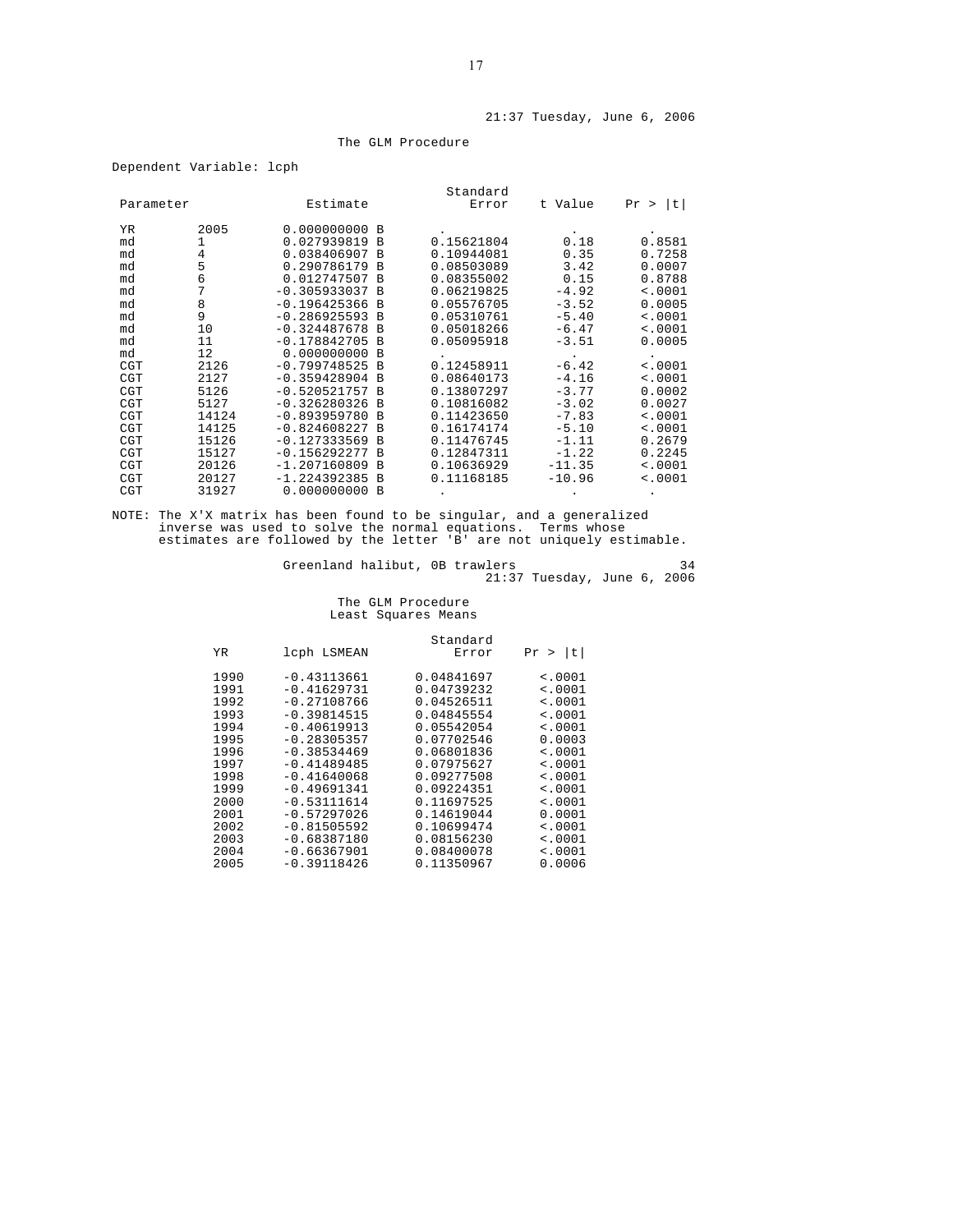|                                                                                                                 |                                                                                                                                      | Greenland halibut, 1CD trawlers                                                                                                                                                                                                                                                                                                           |                                         |          |                                                                                                                                                                                                                                                          | 1                                                                                               |                                                                      | 17:54 Sunday, June 4, 2006                                                                                                                                                       |
|-----------------------------------------------------------------------------------------------------------------|--------------------------------------------------------------------------------------------------------------------------------------|-------------------------------------------------------------------------------------------------------------------------------------------------------------------------------------------------------------------------------------------------------------------------------------------------------------------------------------------|-----------------------------------------|----------|----------------------------------------------------------------------------------------------------------------------------------------------------------------------------------------------------------------------------------------------------------|-------------------------------------------------------------------------------------------------|----------------------------------------------------------------------|----------------------------------------------------------------------------------------------------------------------------------------------------------------------------------|
|                                                                                                                 |                                                                                                                                      |                                                                                                                                                                                                                                                                                                                                           | The GLM Procedure                       |          |                                                                                                                                                                                                                                                          |                                                                                                 |                                                                      |                                                                                                                                                                                  |
|                                                                                                                 |                                                                                                                                      |                                                                                                                                                                                                                                                                                                                                           | Class Level Information                 |          |                                                                                                                                                                                                                                                          |                                                                                                 |                                                                      |                                                                                                                                                                                  |
| Class                                                                                                           | Levels Values                                                                                                                        |                                                                                                                                                                                                                                                                                                                                           |                                         |          |                                                                                                                                                                                                                                                          |                                                                                                 |                                                                      |                                                                                                                                                                                  |
| ΥR                                                                                                              | 18                                                                                                                                   | 1988 1989 1990 1991 1992 1993 1994 1995 1996 1997 1998<br>1999 2000 2001 2002 2003 2004 2005                                                                                                                                                                                                                                              |                                         |          |                                                                                                                                                                                                                                                          |                                                                                                 |                                                                      |                                                                                                                                                                                  |
| MD                                                                                                              | 11                                                                                                                                   | 1 2 4 5 6 7 8 9 10 11 12                                                                                                                                                                                                                                                                                                                  |                                         |          |                                                                                                                                                                                                                                                          |                                                                                                 |                                                                      |                                                                                                                                                                                  |
| CGT                                                                                                             | 9                                                                                                                                    | 2 3 4 5 6 7 8 9 10                                                                                                                                                                                                                                                                                                                        |                                         |          |                                                                                                                                                                                                                                                          |                                                                                                 |                                                                      |                                                                                                                                                                                  |
|                                                                                                                 |                                                                                                                                      | Number of Observations Read<br>Number of Observations Used                                                                                                                                                                                                                                                                                |                                         |          |                                                                                                                                                                                                                                                          | 189<br>189                                                                                      |                                                                      |                                                                                                                                                                                  |
|                                                                                                                 |                                                                                                                                      | Greenland halibut, 1CD trawlers                                                                                                                                                                                                                                                                                                           |                                         |          |                                                                                                                                                                                                                                                          |                                                                                                 |                                                                      | 2<br>17:54 Sunday, June 4, 2006                                                                                                                                                  |
|                                                                                                                 |                                                                                                                                      |                                                                                                                                                                                                                                                                                                                                           | The GLM Procedure                       |          |                                                                                                                                                                                                                                                          |                                                                                                 |                                                                      |                                                                                                                                                                                  |
| Dependent Variable: lcph                                                                                        |                                                                                                                                      |                                                                                                                                                                                                                                                                                                                                           |                                         |          |                                                                                                                                                                                                                                                          |                                                                                                 |                                                                      |                                                                                                                                                                                  |
|                                                                                                                 |                                                                                                                                      |                                                                                                                                                                                                                                                                                                                                           |                                         | Sum of   |                                                                                                                                                                                                                                                          |                                                                                                 |                                                                      |                                                                                                                                                                                  |
| Source                                                                                                          |                                                                                                                                      | DF                                                                                                                                                                                                                                                                                                                                        |                                         |          |                                                                                                                                                                                                                                                          |                                                                                                 |                                                                      | Squares Mean Square F Value Pr > F                                                                                                                                               |
| Model                                                                                                           |                                                                                                                                      | 35                                                                                                                                                                                                                                                                                                                                        |                                         |          | 25.73350003 0.73524286                                                                                                                                                                                                                                   |                                                                                                 | 9.20                                                                 | $\sim 0001$                                                                                                                                                                      |
| Error                                                                                                           |                                                                                                                                      |                                                                                                                                                                                                                                                                                                                                           |                                         |          | 153 12.22799373 0.07992153                                                                                                                                                                                                                               |                                                                                                 |                                                                      |                                                                                                                                                                                  |
| Corrected Total                                                                                                 |                                                                                                                                      | 188                                                                                                                                                                                                                                                                                                                                       | 37.96149376                             |          |                                                                                                                                                                                                                                                          |                                                                                                 |                                                                      |                                                                                                                                                                                  |
|                                                                                                                 | R-Square                                                                                                                             | Coeff Var                                                                                                                                                                                                                                                                                                                                 |                                         | Root MSE |                                                                                                                                                                                                                                                          | lcph Mean                                                                                       |                                                                      |                                                                                                                                                                                  |
|                                                                                                                 | 0.677884                                                                                                                             | -47.62090                                                                                                                                                                                                                                                                                                                                 |                                         |          | 0.282704                                                                                                                                                                                                                                                 | $-0.593655$                                                                                     |                                                                      |                                                                                                                                                                                  |
| Source                                                                                                          |                                                                                                                                      | DF                                                                                                                                                                                                                                                                                                                                        |                                         |          |                                                                                                                                                                                                                                                          |                                                                                                 |                                                                      | Type I SS - Mean Square - F Value - Pr > F                                                                                                                                       |
| ΥR<br>MD<br>CGT                                                                                                 |                                                                                                                                      | 17<br>10<br>- 8                                                                                                                                                                                                                                                                                                                           | 11.26730887<br>7.26605750<br>7.20013366 |          | 0.72660575<br>0.90001671                                                                                                                                                                                                                                 | 0.66278287                                                                                      | 8.29<br>9.09<br>11.26                                                | $\sim 0001$<br>$\sim 0001$<br>$\sim 0001$                                                                                                                                        |
| Source                                                                                                          |                                                                                                                                      | DF                                                                                                                                                                                                                                                                                                                                        | Type III SS                             |          |                                                                                                                                                                                                                                                          |                                                                                                 |                                                                      | Mean Square F Value Pr > F                                                                                                                                                       |
| ΥR<br>MD<br>CGT                                                                                                 |                                                                                                                                      | 17<br>10<br>8                                                                                                                                                                                                                                                                                                                             | 6.24189208<br>7.20013366                |          | 2.32210465 0.13659439<br>0.62418921<br>0.90001671                                                                                                                                                                                                        |                                                                                                 | 1.71<br>7.81<br>11.26                                                | 0.0464<br>$\sim 0001$<br>$\sim 0001$                                                                                                                                             |
| Parameter                                                                                                       |                                                                                                                                      | Estimate                                                                                                                                                                                                                                                                                                                                  |                                         |          | Standard<br>Error                                                                                                                                                                                                                                        | t Value                                                                                         |                                                                      | Pr >  t                                                                                                                                                                          |
| Intercept<br>ΥR<br>ΥR<br>ΥR<br>ΥR<br>ΥR<br>ΥR<br>ΥR<br>ΥR<br>ΥR<br>ΥR<br>ΥR<br>ΥR<br>ΥR<br>ΥR<br>ΥR<br>ΥR<br>ΥR | 1988<br>1989<br>1990<br>1991<br>1992<br>1993<br>1994<br>1995<br>1996<br>1997<br>1998<br>1999<br>2000<br>2001<br>2002<br>2003<br>2004 | 0.060217838 B<br>0.698509309 B<br>0.748193851 B<br>0.153670879 B<br>0.291437604 B<br>0.366644961 B<br>0.210175893 B<br>0.155778440 B<br>0.034315315 B<br>$-0.263432652 B$<br>$-0.254684736$ B<br>$-0.128931124$ B<br>$-0.162316853 B$<br>$-0.143729716$ B<br>$-0.044542472 B$<br>$-0.137622304$ B<br>$-0.021148489$ B<br>$-0.030405371 B$ |                                         |          | 0.10417630<br>0.31024259<br>0.30305406<br>0.33579214<br>0.30115617<br>0.27009799<br>0.32385905<br>0.31222150<br>0.24897452<br>0.11596823<br>0.10914063<br>0.10662611<br>0.11793129<br>0.09629933<br>0.10005954<br>0.10174058<br>0.10230122<br>0.10373576 | $-2.27$<br>$-2.33$<br>$-1.21$<br>$-1.38$<br>$-1.49$<br>$-0.45$<br>$-1.35$<br>$-0.21$<br>$-0.29$ | 0.58<br>2.25<br>2.47<br>0.46<br>0.97<br>1.36<br>0.65<br>0.50<br>0.14 | 0.5641<br>0.0258<br>0.0147<br>0.6479<br>0.3347<br>0.1766<br>0.5173<br>0.6185<br>0.8906<br>0.0245<br>0.0209<br>0.2285<br>0.1707<br>0.1376<br>0.6568<br>0.1782<br>0.8365<br>0.7698 |

# **Appendix 2. Standardized CPUE index for trawlers in Div.1CD.**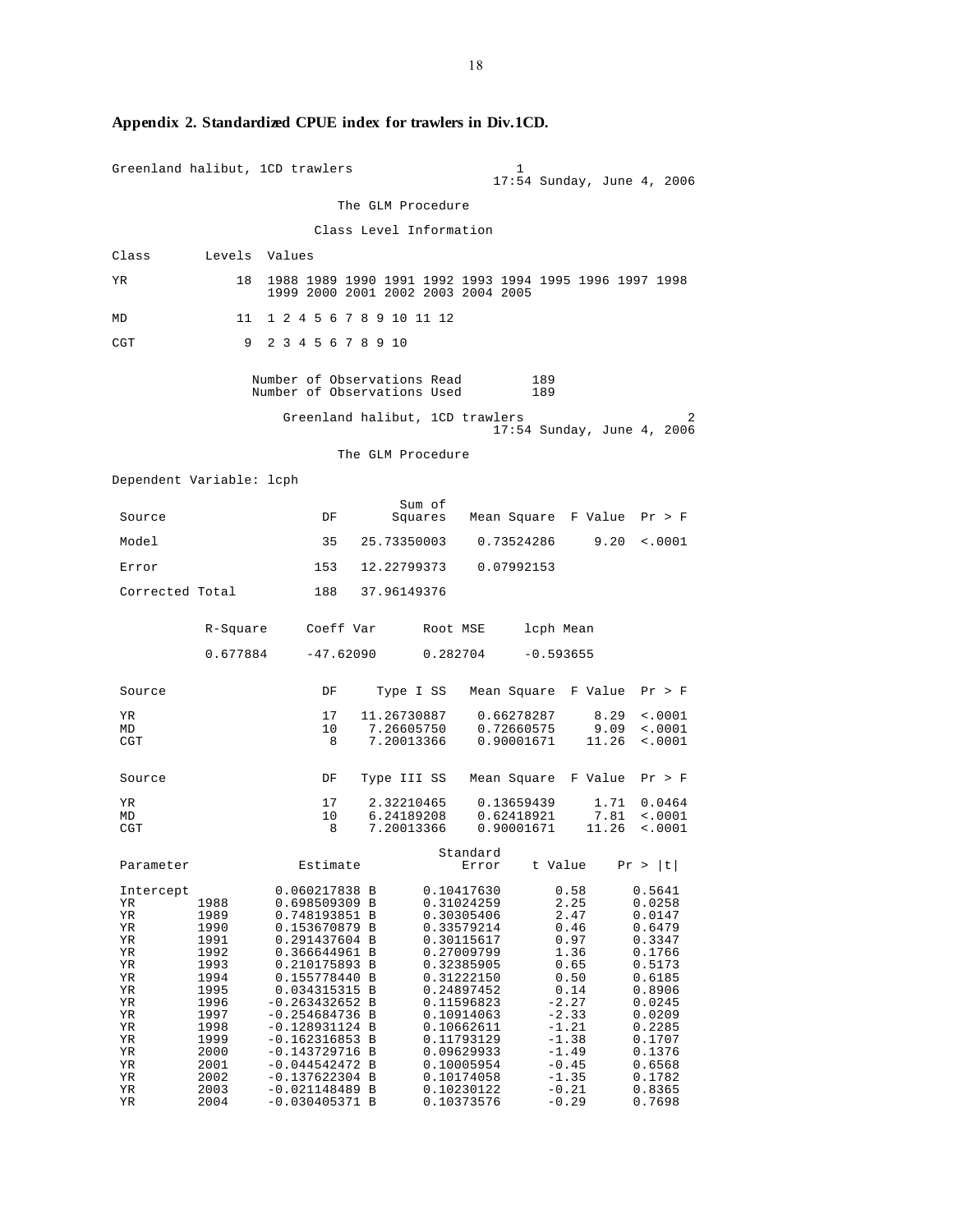| YR. | 2005 | 0.000000000      | - B            |            |         |         |
|-----|------|------------------|----------------|------------|---------|---------|
| MD  | 1    | $-0.487582381$   | B              | 0.18521362 | $-2.63$ | 0.0093  |
| MD  | 2    | $-1.464054330$   | - B            | 0.25586474 | $-5.72$ | < .0001 |
| MD  | 4    | $-0.567907597$   | B              | 0.32910381 | $-1.73$ | 0.0864  |
| MD  | 5    | $-0.569494548$   | <b>B</b>       | 0.19381802 | $-2.94$ | 0.0038  |
| MD  | 6    | $-0.828358314$   | <b>B</b>       | 0.15233383 | $-5.44$ | < .0001 |
| MD  |      | $-0.633285040$   | $\overline{B}$ | 0.13026370 | $-4.86$ | < .0001 |
| MD  | 8    | $-0.344216062 B$ |                | 0.09982656 | $-3.45$ | 0.0007  |
| MD  | 9    | $-0.152625228$   | B              | 0.08395035 | $-1.82$ | 0.0710  |
| MD  | 10   | $-0.194160933$   | B              | 0.07858823 | $-2.47$ | 0.0146  |
| MD  | 11   | $-0.171976388$   | - B            | 0.07909622 | $-2.17$ | 0.0312  |
| MD  | 12   | 0.000000000      | <b>B</b>       |            |         |         |
| CGT | 2    | $-0.507999025$   | <b>B</b>       | 0.07818333 | $-6.50$ | < .0001 |
| CGT | 3    | $-0.538752122$   | <b>B</b>       | 0.29575319 | $-1.82$ | 0.0705  |
| CGT | 4    | $-0.560681367 B$ |                | 0.08788804 | $-6.38$ | < .0001 |
| CGT | 5    | $-0.813101562 B$ |                | 0.32152699 | $-2.53$ | 0.0125  |
| CGT | 6    | $-0.533733262$   | - B            | 0.10773810 | $-4.95$ | < .0001 |
| CGT | 7    | $-0.146898977$   | B              | 0.27789572 | $-0.53$ | 0.5978  |
| CGT | 8    | $-0.639158352 B$ |                | 0.08318694 | $-7.68$ | < .0001 |
| CGT | 9    | $-0.302220462$ B |                | 0.08958731 | $-3.37$ | 0.0009  |
| CGT | 10   | 0.000000000      | B              |            |         |         |

NOTE: The X'X matrix has been found to be singular, and a generalized inverse was used to solve the normal equations. Terms whose estimates are followed by the letter 'B' are not uniquely estimable.

Greenland halibut, 1CD trawlers and the state of  $4$ 17:54 Sunday, June 4, 2006

#### The GLM Procedure Least Squares Means

|              |                                | Standard                 |                  |
|--------------|--------------------------------|--------------------------|------------------|
| ΥR           | lcph LSMEAN                    | Error                    | t <br>Pr >       |
| 1988<br>1989 | $-0.18259552$<br>$-0.13291098$ | 0.22826103<br>0.22623647 | 0.4250<br>0.5577 |
| 1990         | $-0.72743395$                  | 0.27423307               | 0.0088           |
| 1991         | $-0.58966722$                  | 0.22778165               | 0.0106           |
| 1992         | $-0.51445986$                  | 0.18794012               | 0.0069           |
| 1993         | $-0.67092893$                  | 0.24558037               | 0.0070           |
| 1994         | $-0.72532639$                  | 0.24153806               | 0.0031           |
| 1995         | $-0.84678951$                  | 0.18633718               | < .0001          |
| 1996         | $-1.14453748$                  | 0.14458236               | < .0001          |
| 1997         | $-1.13578956$                  | 0.13746095               | < .0001          |
| 1998         | $-1.01003595$                  | 0.13715498               | < .0001          |
| 1999         | $-1.04342168$                  | 0.14506603               | < .0001          |
| 2000         | $-1.02483454$                  | 0.12891980               | < .0001          |
| 2001         | $-0.92564730$                  | 0.13085099               | < .0001          |
| 2002         | $-1.01872713$                  | 0.13150881               | < .0001          |
| 2003         | $-0.90225332$                  | 0.13256350               | < .0001          |
| 2004         | $-0.91151020$                  | 0.13372247               | < .0001          |
| 2005         | $-0.88110483$                  | 0.12156378               | < .0001          |
|              |                                |                          |                  |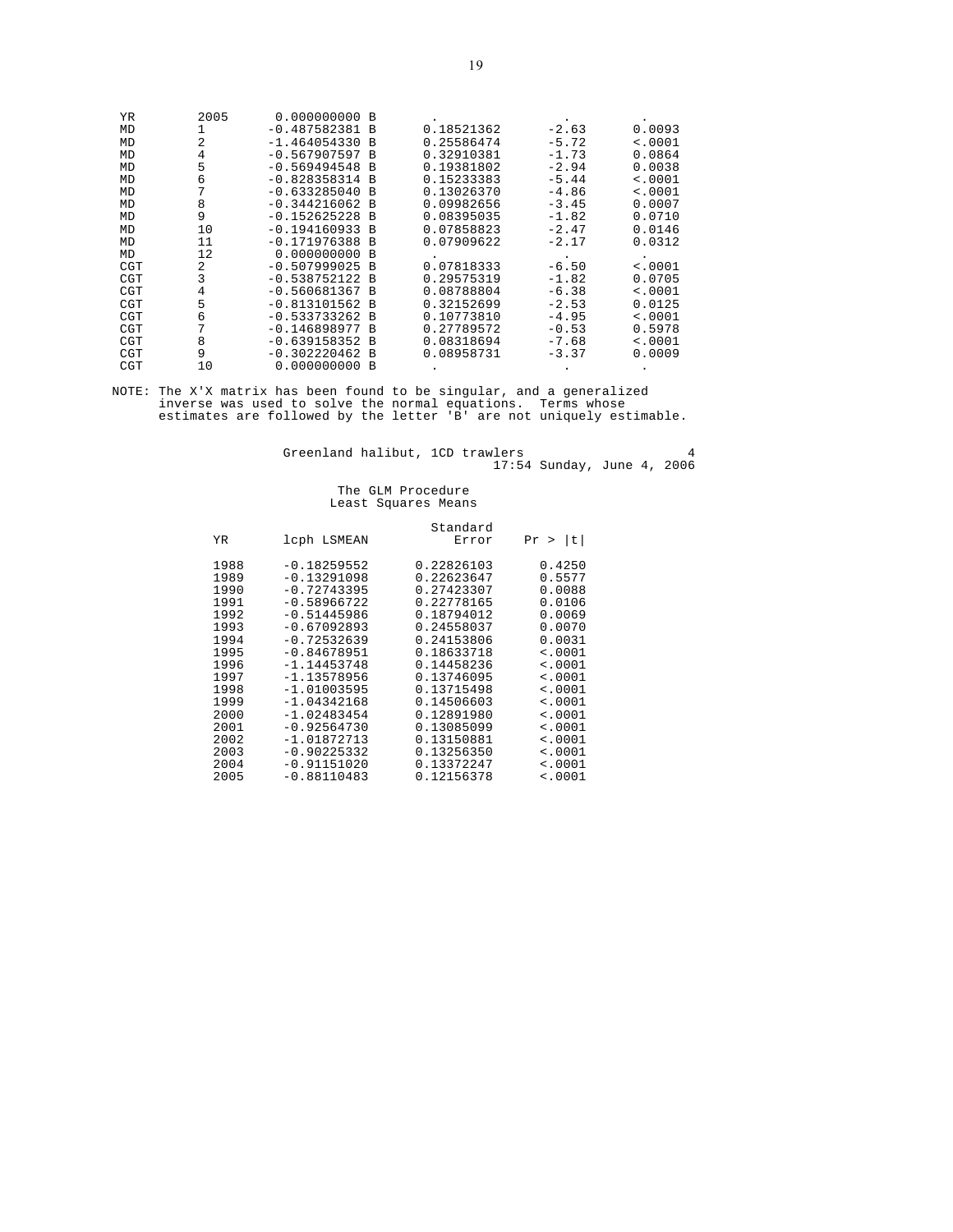|                          |               | Greenland halibut,                                                                           |                            |        | 0B+1CD trawlers          |                          | 14:41 Wednesday, June 14, 2006         |                            | 98 |
|--------------------------|---------------|----------------------------------------------------------------------------------------------|----------------------------|--------|--------------------------|--------------------------|----------------------------------------|----------------------------|----|
|                          |               |                                                                                              | The GLM Procedure          |        |                          |                          |                                        |                            |    |
|                          |               |                                                                                              | Class Level Information    |        |                          |                          |                                        |                            |    |
| Class                    | Levels Values |                                                                                              |                            |        |                          |                          |                                        |                            |    |
| ΥR                       | 18            | 1988 1989 1990 1991 1992 1993 1994 1995 1996 1997 1998<br>1999 2000 2001 2002 2003 2004 2005 |                            |        |                          |                          |                                        |                            |    |
| MD                       | 11            | 1 2 4 5 6 7 8 9 10 11 12                                                                     |                            |        |                          |                          |                                        |                            |    |
| CGT                      | 20            | 2 3 4 5 6 7 8 9 10 2126 2127 5126 5127 14124 14125<br>15126 15127 20126 20127 31927          |                            |        |                          |                          |                                        |                            |    |
|                          |               | Number of Observations Read<br>Number of Observations Used                                   |                            |        |                          | 624<br>624               |                                        |                            |    |
|                          |               | Greenland halibut, 0B+1CD trawlers                                                           |                            |        |                          |                          | 14:41 Wednesday, June 14, 2006         |                            | 99 |
|                          |               |                                                                                              | The GLM Procedure          |        |                          |                          |                                        |                            |    |
| Dependent Variable: lcph |               |                                                                                              |                            |        |                          |                          |                                        |                            |    |
| Source                   |               | DF                                                                                           |                            | Sum of |                          |                          | Squares Mean Square F Value Pr > F     |                            |    |
| Model                    |               | 46                                                                                           | 116.0403413                |        |                          | 2.5226161                | 36.60                                  | < .0001                    |    |
| Error                    |               |                                                                                              | 577 39.7702602             |        | 0.0689259                |                          |                                        |                            |    |
| Corrected Total          |               | 623                                                                                          | 155.8106015                |        |                          |                          |                                        |                            |    |
|                          | R-Square      |                                                                                              | Coeff Var                  |        | Root MSE                 | lcph Mean                |                                        |                            |    |
|                          | 0.744753      |                                                                                              | $-37.84381$                |        | 0.262537                 | $-0.693740$              |                                        |                            |    |
|                          |               |                                                                                              |                            |        |                          |                          |                                        |                            |    |
| Source                   |               | DF                                                                                           | Type I SS                  |        |                          |                          | Mean Square F Value Pr > F             |                            |    |
| ΥR<br>MD                 |               | 17<br>10                                                                                     | 46.39292300<br>12.18263775 |        |                          | 2.72899547<br>1.21826378 | 39.59<br>17.67                         | $\sim 0001$<br>$\sim 0001$ |    |
| CGT                      |               | 19                                                                                           | 57.46478053                |        | 3.02446213               |                          | 43.88                                  | $\sim 0001$                |    |
| Source                   |               | DF                                                                                           |                            |        |                          |                          | Type III SS Mean Square F Value Pr > F |                            |    |
| ΥR<br>МD                 |               | 17<br>10                                                                                     | 2.51686072<br>5.85956908   |        | 0.14805063<br>0.58595691 |                          | 2.15<br>8.50                           | 0.0048<br>$\sim 0001$      |    |
| CGT                      |               | 19                                                                                           | 57.46478053                |        | 3.02446213               |                          | 43.88                                  | < .0001                    |    |
| Parameter                |               | Estimate                                                                                     |                            |        | Standard<br>Error        |                          | t Value                                | Pr >  t                    |    |
| Intercept                |               | 0.308421160 B                                                                                |                            |        | 0.10718381               |                          | 2.88                                   | 0.0042                     |    |
| ΥR<br>ΥR                 | 1988<br>1989  | 0.069800668 B<br>0.145629579 B                                                               |                            |        | 0.16279278<br>0.16311660 |                          | 0.43<br>0.89                           | 0.6683<br>0.3723           |    |
| ΥR<br>ΥR                 | 1990<br>1991  | $-0.135330258$ B<br>$-0.107079590$ B                                                         |                            |        | 0.09134086<br>0.09254063 |                          | $-1.48$<br>$-1.16$                     | 0.1390<br>0.2477           |    |
| ΥR<br>ΥR                 | 1992<br>1993  | 0.054761318 B<br>$-0.102372832 B$                                                            |                            |        | 0.09111145<br>0.09362015 |                          | 0.60<br>$-1.09$                        | 0.5481<br>0.2746           |    |
| ΥR                       | 1994          | $-0.094452921 B$                                                                             |                            |        | 0.09862550               |                          | $-0.96$                                | 0.3386                     |    |
| ΥR<br>ΥR                 | 1995<br>1996  | $-0.029217173 B$<br>$-0.132974337 B$                                                         |                            |        | 0.10368152<br>0.08396752 |                          | $-0.28$<br>$-1.58$                     | 0.7782<br>0.1138           |    |
| ΥR                       | 1997          | $-0.190014103$ B                                                                             |                            |        | 0.08144135<br>0.08171176 |                          | $-2.33$<br>$-1.08$                     | 0.0200                     |    |
| ΥR<br>ΥR                 | 1998<br>1999  | $-0.088479141 B$<br>$-0.105244956$ B                                                         |                            |        | 0.08551348               |                          | $-1.23$                                | 0.2793<br>0.2189           |    |
| ΥR<br>ΥR                 | 2000<br>2001  | $-0.083742990 B$<br>$-0.045888635 B$                                                         |                            |        | 0.07787012<br>0.08136418 |                          | $-1.08$<br>$-0.56$                     | 0.2826<br>0.5730           |    |
| ΥR                       | 2002          | $-0.190805616$ B                                                                             |                            |        | 0.07882026               |                          | $-2.42$                                | 0.0158                     |    |

**Appendix 3. Combined Standardized CPUE index for trawlers in Div. 1CD and Div. 0B.**